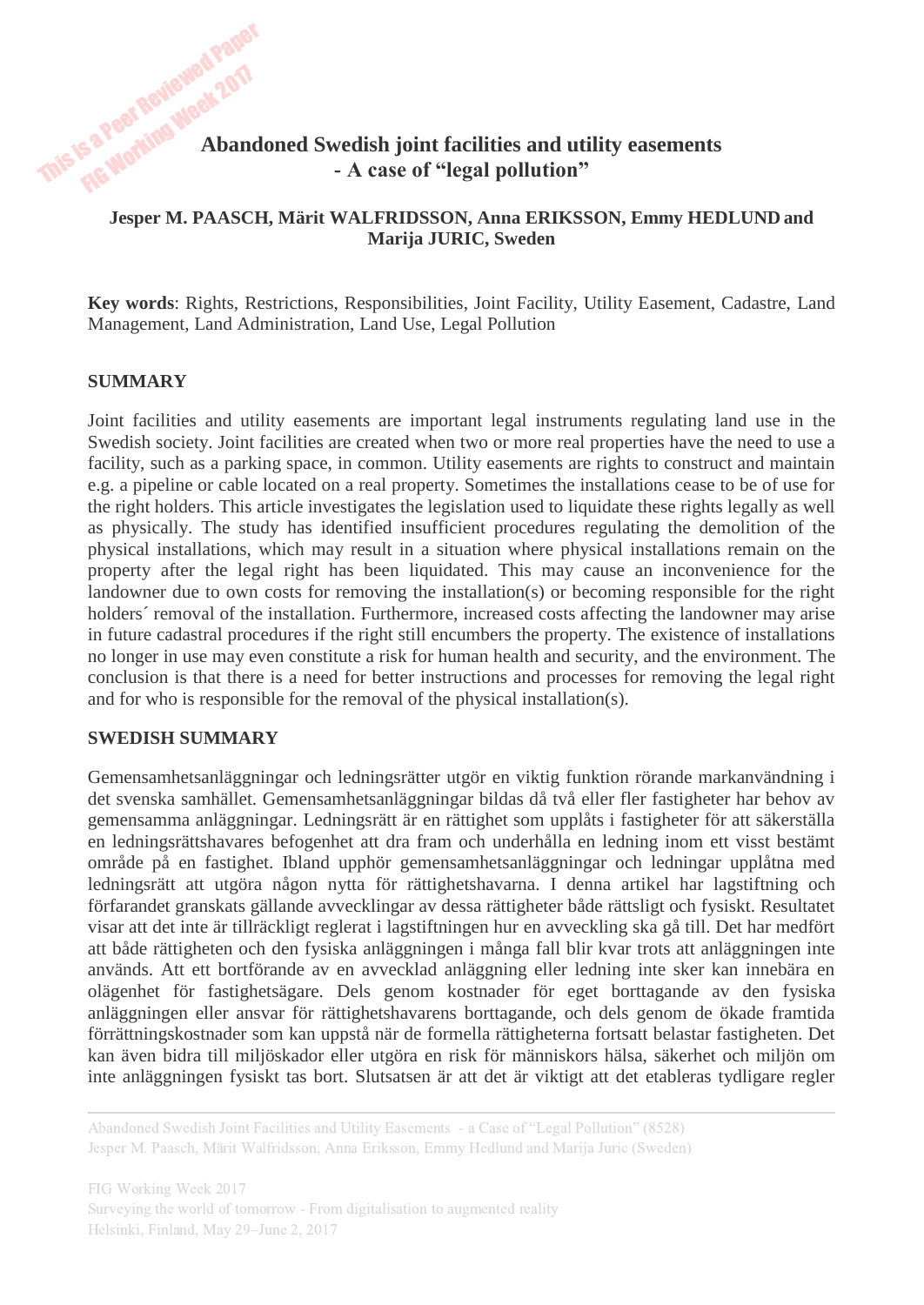gällande både processen för att ta bort den formella rättigheten och ansvaret för det fysiska bortförandet av anläggningarna.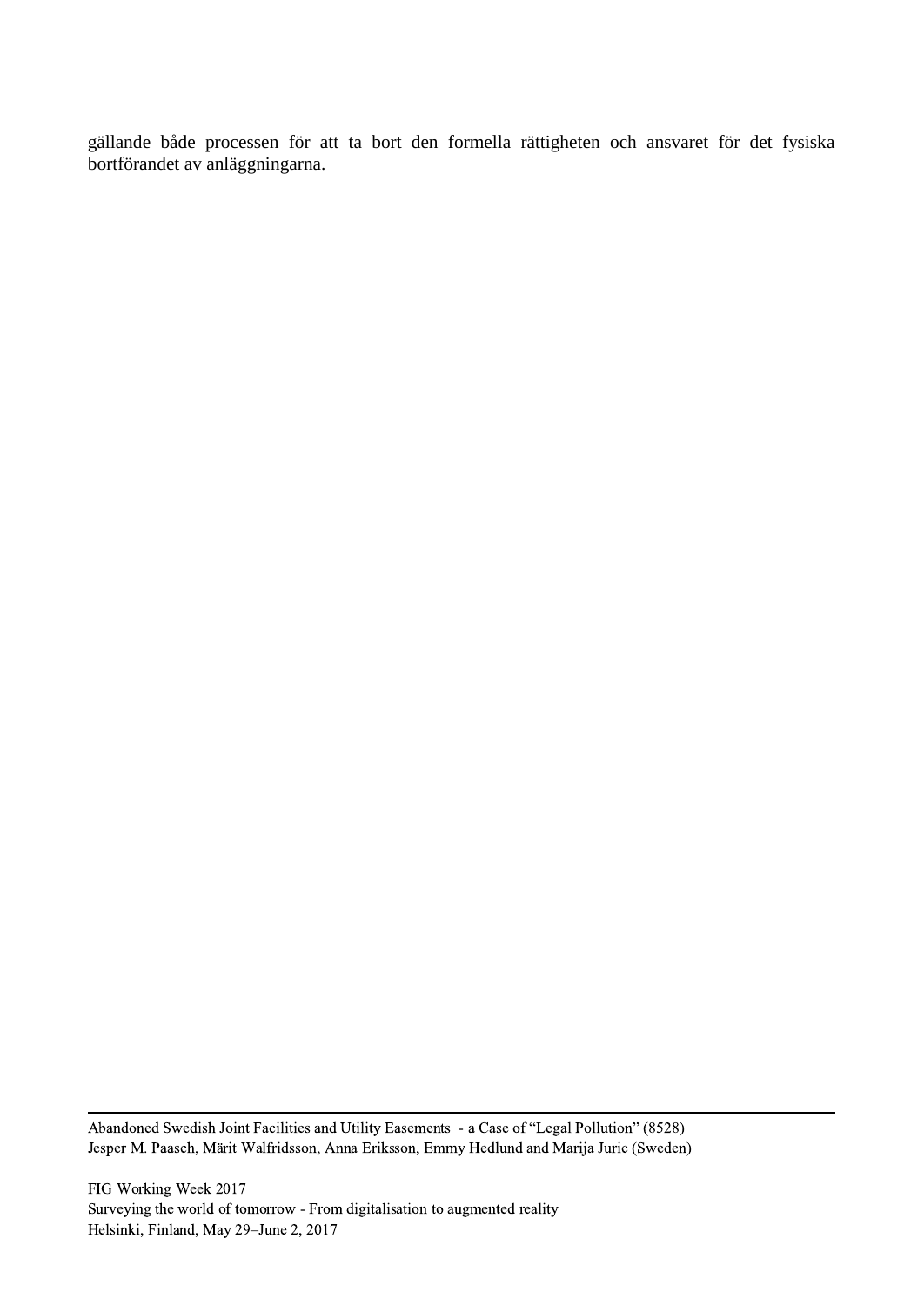## **Abandoned Swedish joint facilities and utility easements - A case of "legal pollution"**

## **Jesper M. PAASCH, Märit WALFRIDSSON, Anna ERIKSSON, Emmy HEDLUND and Marija JURIC, Sweden**

## **1 INTRODUCTION**

The Swedish legal framework for creation of private and public rights, restrictions and responsibilities is well established and effective. The use of privately created use rights are, as in many countries, part of the "web of interests"<sup>1</sup> governing the use of land and of major importance for e.g. protection against a third party. An example is an *easement* (in Swedish: *servitut*), which is a property's, i.e. the dominant tenement; right to use a part of another real property, i.e. the servient tenement. See, e.g. SFS (1970:988).

*Joint facilities* (in Swedish: *gemensamhetsanläggning*) and *utility easements* (in Swedish: *ledningsrätt*) are other examples of instruments regulating land use. A joint facility is a legal right (and physical constructions) beneficial for two or more real property units (SFS, 1973:1149), for example common parking lots, roads and green areas. A utility easement is a legal right for acquisition of land for a physical utility in the form of pipes (e.g. for water supply) or cables (e.g. for telecommunication) (SFS, 1973:1144).

#### **2 PROBLEM DESCRIPTION AND SCOPE**

This paper investigate inconsistencies in the legal framework for liquidating joint facilities and utility easements no longer in use and therefore left unattended by the right holders.

#### **2.1 Problem description**

-

The term "legal pollution" is used to describe the result of an in these authors´ opinion non-effective set of legal statutes and guidelines concerning the removal of redundant joint facilities and utility easements, physically and legally, thus "polluting" the aforementioned "web of interests" regulating land use. Even if the legal right itself is liquidated, the physical installation may still "pollute" the environment and can be a nuisance to land owner. The Swedish legal system has well established legal procedures for removing certain types of rights created by private agreements older than 50 years not in use anymore (SFS, 2013:488), however, these procedures does not include abandoned joint facilities and utility easements, which are created by cadastral procedures.

Joint facilities and utility easements can be created by the cadastral authority after application from those benefitting from the right and without consensus from the landowner (SFS 1973:1149; 1973:1144). Even if an agreement is reached in consensus by the landowner and the cadastral authority, the agreement, is often initiated by the cadastral authority, which has the mandate to force

 $1$  The term "web of interests" is used by Meinzen-Dick and Mwangi (2008) for describing the multitude of interests in land.

Abandoned Swedish Joint Facilities and Utility Easements - a Case of "Legal Pollution" (8528) Jesper M. Paasch, Märit Walfridsson, Anna Eriksson, Emmy Hedlund and Marija Juric (Sweden)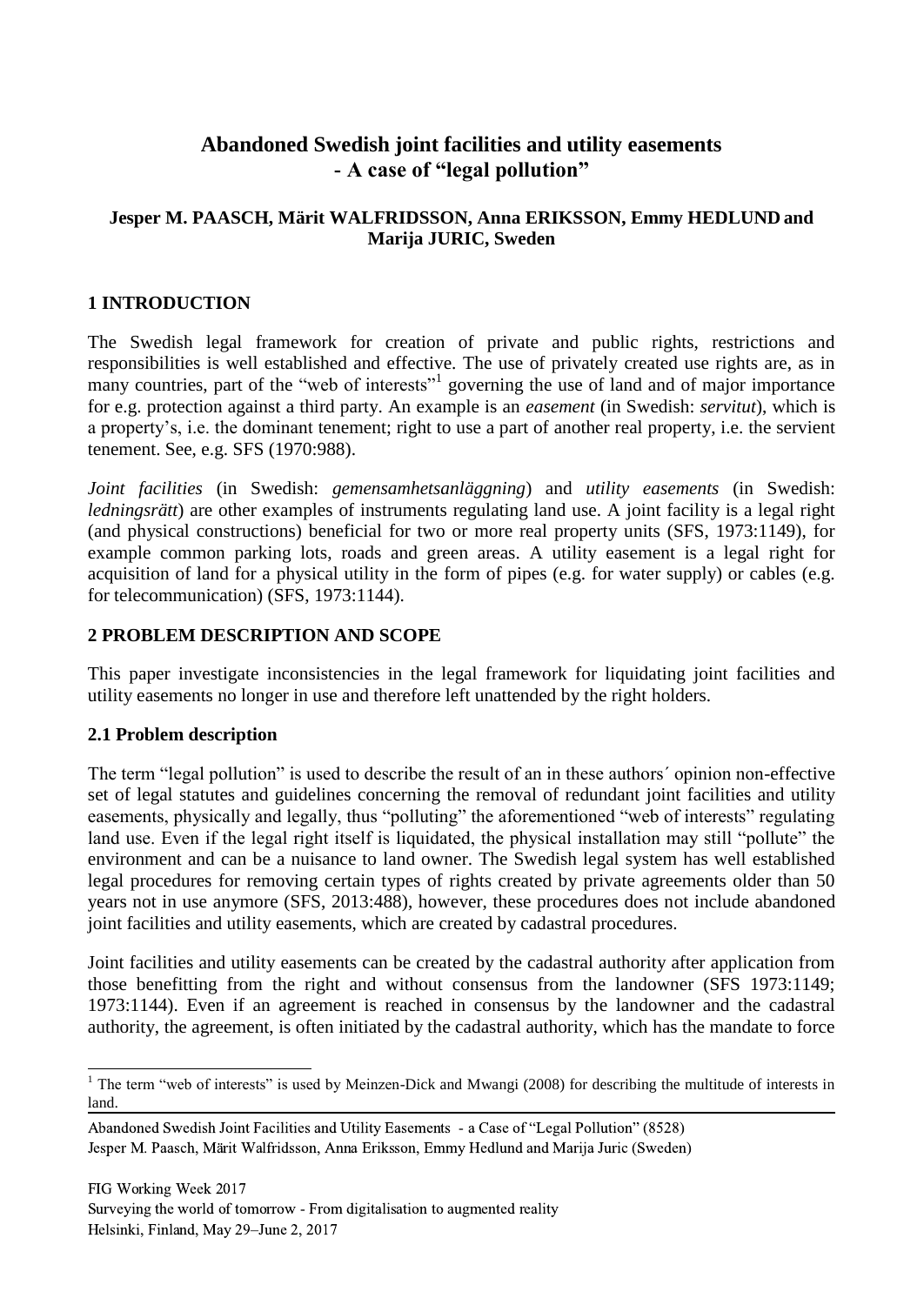a decision if an agreement cannot be reached. It has been argued that since this often is known by the landowners they may feel forced to enter into a (seemingly) voluntary agreement, since it may result in a better outcome than a legal procedure over which they have no control (SOU, 2007:29).

Physical installations such as pipelines can even be the cause of environmental hazards and pollution when left unattended after not being used anymore (Juric, 2016).

The first joint facilities were created during the 1960ties and -70ties, which means that the need for removal of installations probably will increase over time, as described in a governmental bill (Prop. 2014/15:71, p. 18). Eriksson and Hedlund (2016) found that cadastral surveyors follow slightly different processes when liquidating joint facilities. Some joint facilities have been liquidated after the joint facility have been abandoned physically, while others have been liquidated legally and thereafter the owners of the participating properties have been instructed to remove the joint facility physically. In one of the by Eriksson and Hedlund (2016) inspected cadastral processes where the legal joint facilities have been liquidated, the physical installation was still situated on one of the former participating real properties, years after the liquidation. Furthermore, Eriksson and Hedlund (2016) also state that the participating properties number of shares in the joint facility sometimes have been used to decide how to distribute the cost for the liquidation of the joint facility, but that there is no legal support for this procedure.

The use and execution of joint facilities and utility easements involve the construction of physical installations such as parking lots and pipelines on land owned solely by others or in shareholdership with others. These installations have to be maintained and their lifespan are often limited, whereas the legal right to utilise them is valid "forever" until it is cancelled.

Joint facility installations, which are not physically removed, may become an inconvenience for the property owner, or a danger for the environment or human health and security (Eriksson and Hedlund, 2016). Abandoned joint facilities can also generate increased costs if the property on which the facility is located is part of a cadastral procedure (Prop. 1996/97:92, p. 62). It can also be difficult to establish who is responsible for removing a joint facility installation if it is no longer in use (Tillström and Wiström, 2012).

## **2.2 Scope**

The subject for this research is the legal problems and consequences that arises for the landowner if the installation has been abandoned and the right holder cannot be identified or is not interested in taking responsibility. The scope of this paper is to further analyse the legal problems concerning liquidation of joint facilities and utility easements described in Eriksson and Hedlund (2016) and Juric (2016). Numerous other use rights exist, but they are omitted from this study since they rarely involve the construction of physical installations, which can become a problem for the landowner if not removed after the legal rights are executed anymore.

## **2.3 Research methodology**

This study is the result of an analysis of Swedish land use legislation regulating joint facilities and utility easements. Legal cadastral legislations and related literature have been studied to analyse the

Abandoned Swedish Joint Facilities and Utility Easements - a Case of "Legal Pollution" (8528) Jesper M. Paasch, Märit Walfridsson, Anna Eriksson, Emmy Hedlund and Marija Juric (Sweden)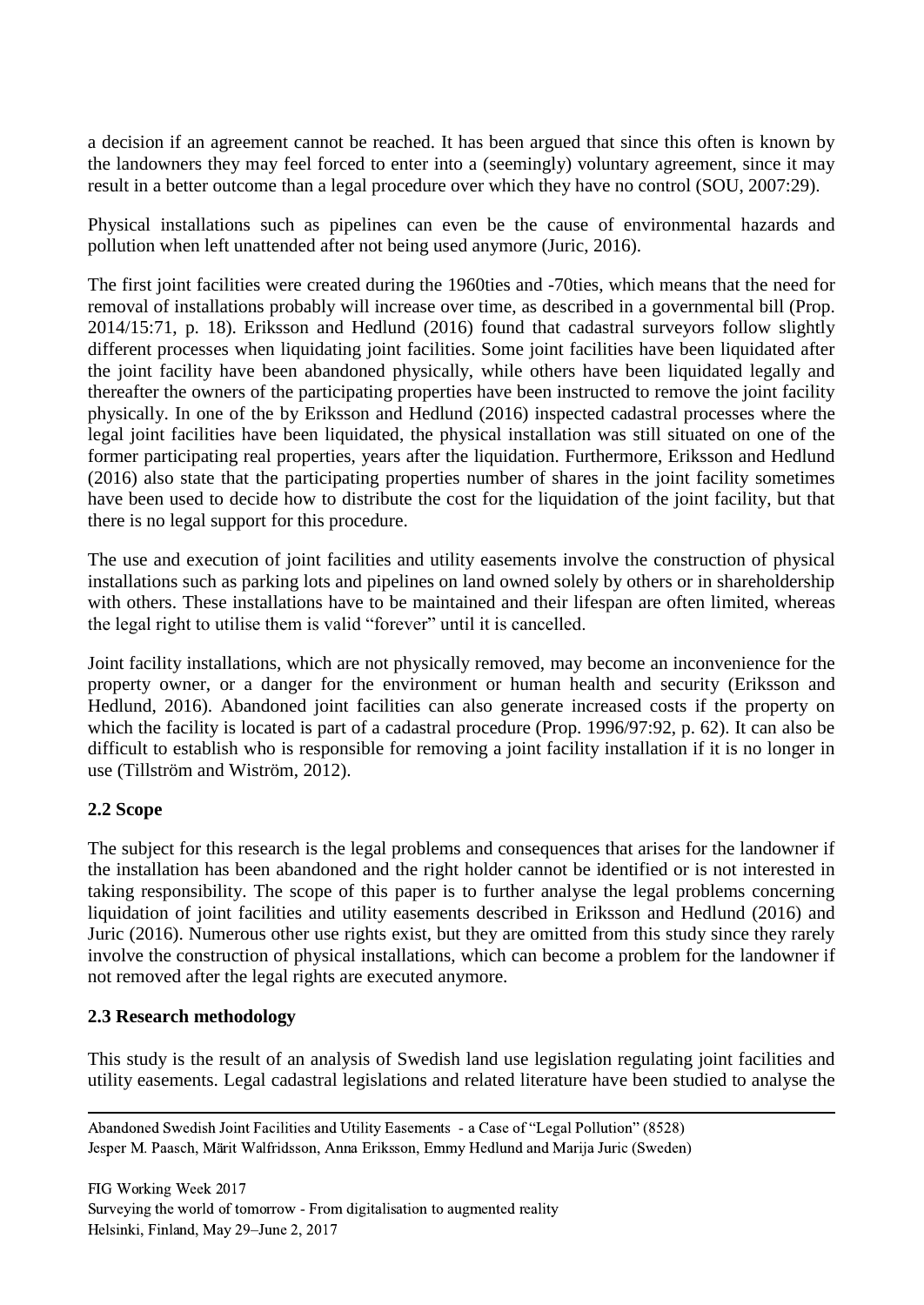legal possibilities and cadastral processes for formation and abolishment of joint facilities and utility easements. Statistics on the formation of joint facilities and utility easements have been used to illustrate the increased use of these legal instruments.

## **3 JOINT FACILITIES AND UTILITY EASEMENTS**

#### **3.1 The Swedish cadastral process**

The Swedish cadastral process starts when a written application is submitted to the cadastral authority. A responsible cadastral surveyor is appointed and discusses the case with the applicant. The surveyor check the applicant's and other interested parties' rights and other legal, financial and planning issues, and decides whether the procedure is possible to be carried out (Lantmäteriet, 2016f). This often involves consultation with other authorities such as the county administrative board. One or more physical meetings of the participants may be necessary before a decision is taken. All decisions are registered in writing and on a cadastral map and copies are sent to the parties involved. After four weeks the decision(s) gain legal force and a party may appeal against it in a court of law, if dissatisfied. The results are registered in the Real Property Register when the procedure has gained legal force. The complete documentation including minutes, cadastral maps and textual descriptions are sent to the appointed interested parties. The cadastral dossier is placed in Lantmäteriet's, the Swedish cadastral, mapping and land registration authority, archive (Lantmäteriet, 2016f.). See figure 1.



Figure 1. The Swedish cadastral formation process. Based on Lantmäteriet (n.y.)

## **3.2 Joint facility**

A joint facility belong to two or more real properties who has a legal share in it. Joint facilities may be remnants of old agricultural co-operations for effective use of land and resources such as wells, loading areas or similar constructions (Ekbäck, 2011). Today, most joint facilities are created for roads, but several also for green areas, sewage- and heating installations, parking areas and playgrounds (Ekbäck & Karlbro, 2009). The joint facility is in many ways like a common easement right for the real properties participating in the facility (Paasch, 2011), but also regulates other issues such as how construction and maintenance costs are divided among the shareholders (SFS, 1973:1149).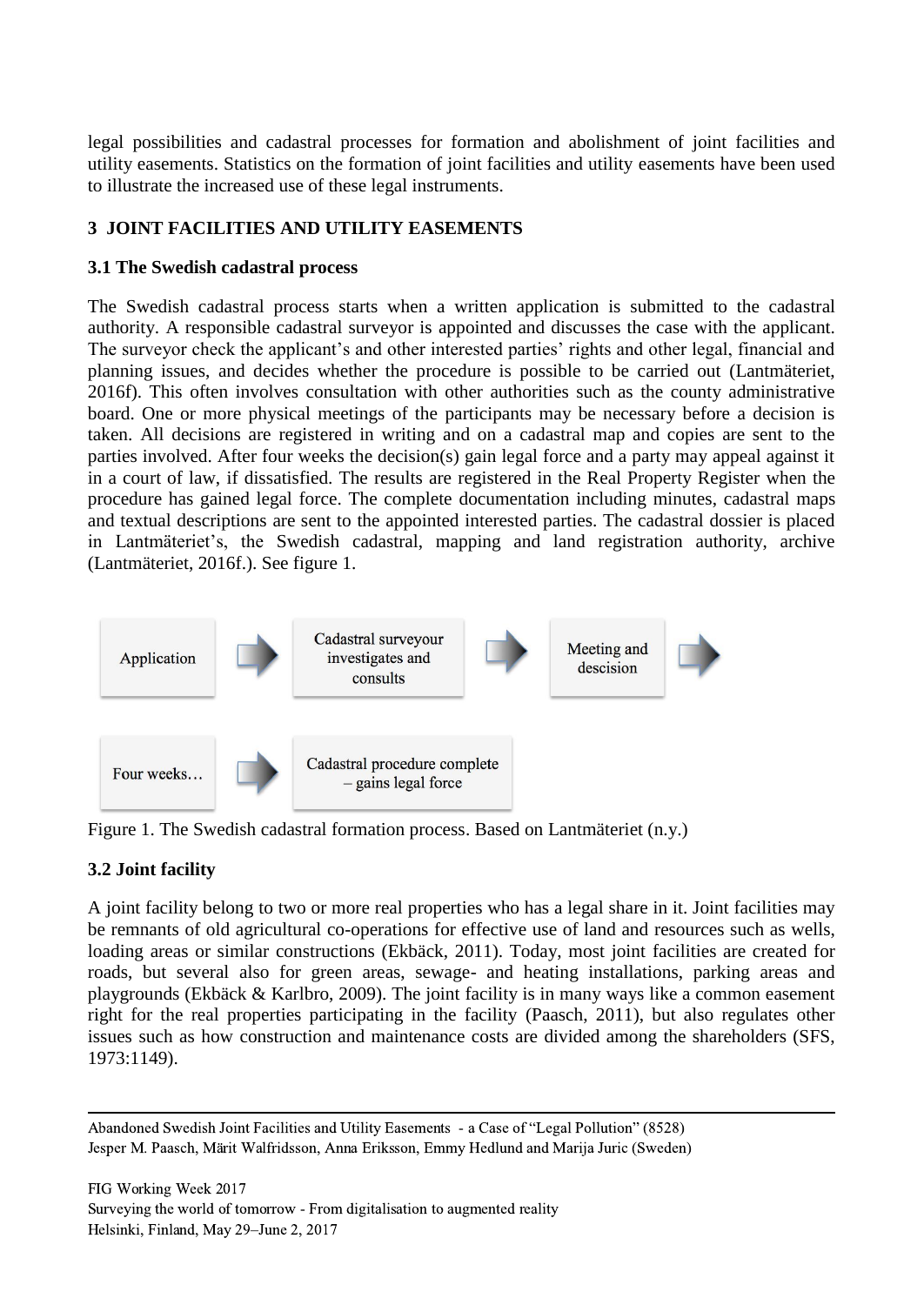In 2015, 94 849 joint facilities existed which are almost 3 000 more than the year before (Lantmäteriet, 2016a). More joint facilities have been created than deleted during the last decade. Table 1 illustrates the increased use of this legal construction.<sup>2</sup>

| 1 ear | 1 olal number | Increase auring year |
|-------|---------------|----------------------|
| 2015  | 94 849        | 2 7 9 7              |
| 2014  | 92 052        | 2055                 |
| 2013  | 89 997        | 1832                 |
| 2012  | 88 165        | 1945                 |
| 2011  | 86 220        | 2 148                |
| 2010  | 84 072        | 2 1 1 4              |
| 2009  | 81 958        | 2 2 8 7              |
| 2008  | 79 671        | 2695                 |
| 2007  | 76 976        | 3 189                |
| 2006  | 73 787        | 3039                 |

*Year Total number Increase during year*

Table 1. Increased use of joint facilities 2006-2015. Based on (Lantmäteriet, 2016a; 2012)

Real properties, not persons, have part in a joint facility and the share thus follow the ownership of the property when sold or otherwise transferred (Lantmäteriet, 2016b).

Joint facilities are created through a cadastral procedure, which is executed by the cadastral authority (SFS, 1973:1149, §1 and §4). Many facilities have however been created through older legislation, but are today being transferred to function in accordance with today's legislation (Österberg, 2013).

A joint facility can be managed in two different ways according to the Joint Property Units (Management) Act; directly by the shareholders or by a joint property unit association (SFS, 1973:1150, §4). Those that not are transferred may still be managed by the older Certain Joint Facilities Act (SFS, 1966:700), see Österberg (2013).

All facilities should be registered in the national Real Property Register<sup>3</sup> and there has to be a connection to the Joint Property Associations Register where the association details are registered (Lantmäteriet, 2016d, ch. 5).

-

 $2$ It has not been possible to obtain statistics showing abandoned joint facilities.

<sup>&</sup>lt;sup>3</sup> The Real Property Register contain, among other things, information about geographical location, ownership, mortgages, easements, shares in joint facilities and other property information affecting the property and (SFS, 2000:308).

Abandoned Swedish Joint Facilities and Utility Easements - a Case of "Legal Pollution" (8528) Jesper M. Paasch, Märit Walfridsson, Anna Eriksson, Emmy Hedlund and Marija Juric (Sweden)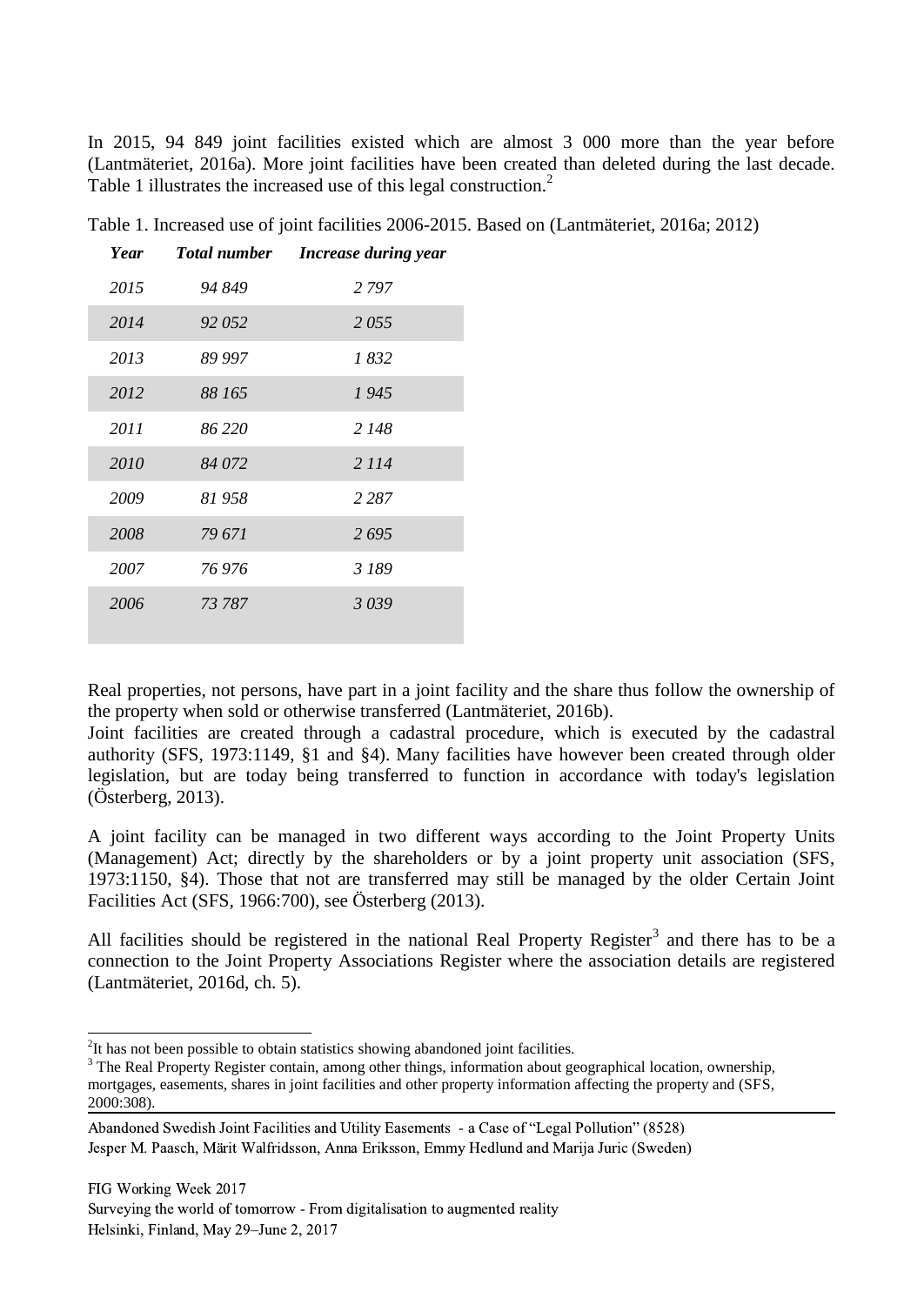Borges (2007) state that many joint facilities are inactive today and no longer in use. There are even a large number of joint property associations, which not administer the association in accordance with the Joint Property Units (Management) Act. Furthermore, several associations have not updated their statutes and the participating properties have incorrect shares in the joint facility. Of the 25 552 joint property associations existing today 37% have not updated statutes/or shareholders during the last ten years, and 20% have not been updated during the last 20 years.<sup>4</sup> This indicates in these authors´ opinions the existence of a huge number of "sleeping" associations.

Some years ago plans were made to transfer the joint property association register from Lantmäteriet to the Swedish Companies Registration Office (in Swedish: *Bolagsverket*). The reason for suggesting the move was that joint property associations are legal entities/companies and should therefore be registered in the same register. The move was however not approved by the government, stating that the same efficiency could be achieved by e.g. using e-services.<sup>5</sup> However, this is not subject for this study, since if an association is not active there is no interest to have their updated information in the register.

When a joint facility needs to be changed or liquidated, this can be organised by the cadastral authority by application. Today, the statutes in the Joint Facilities Act (SFS, 1973:1149, §35) are used for liquidation (Lantmäteriet, 2016b). Lantmäteriet (2016b) also describe that the Land Code can be used in connection with reassessment of joint facilities which involve a liquidation of the right (SFS, 1970:994, ch. 14, §13). The Land Code (SFS, 1970:994, ch. 14) regulate that when an easement is liquidated the physical construction, has to be removed within one year, otherwise it will be transferred to the landowner, see Tillström and Wiström (2012) and Österberg (2013).

<sup>-</sup> $4$  According to statistics from the Real Property Register. Provided by Ms Anna Lindborg, Lantmäteriet, 2016-09-14.

<sup>&</sup>lt;sup>5</sup> Both agencies were in principle positive to the move, but the government decided against it. The argument was that the cadastral agencies (Lantmäteriet and selected municipalities) create and update joint property units and joint facilities and it would be strange if the associations should be registered by another agency, whereas the objects themselves are registered by Lantmäteriet. Instead, organisational changes have been made. Email communication with Mr Per Sörbom, Lantmäteriet, 2016-09-08. See Öhrn and Moberg (2006) and Lantmäteriet (2004).

Abandoned Swedish Joint Facilities and Utility Easements - a Case of "Legal Pollution" (8528) Jesper M. Paasch, Märit Walfridsson, Anna Eriksson, Emmy Hedlund and Marija Juric (Sweden)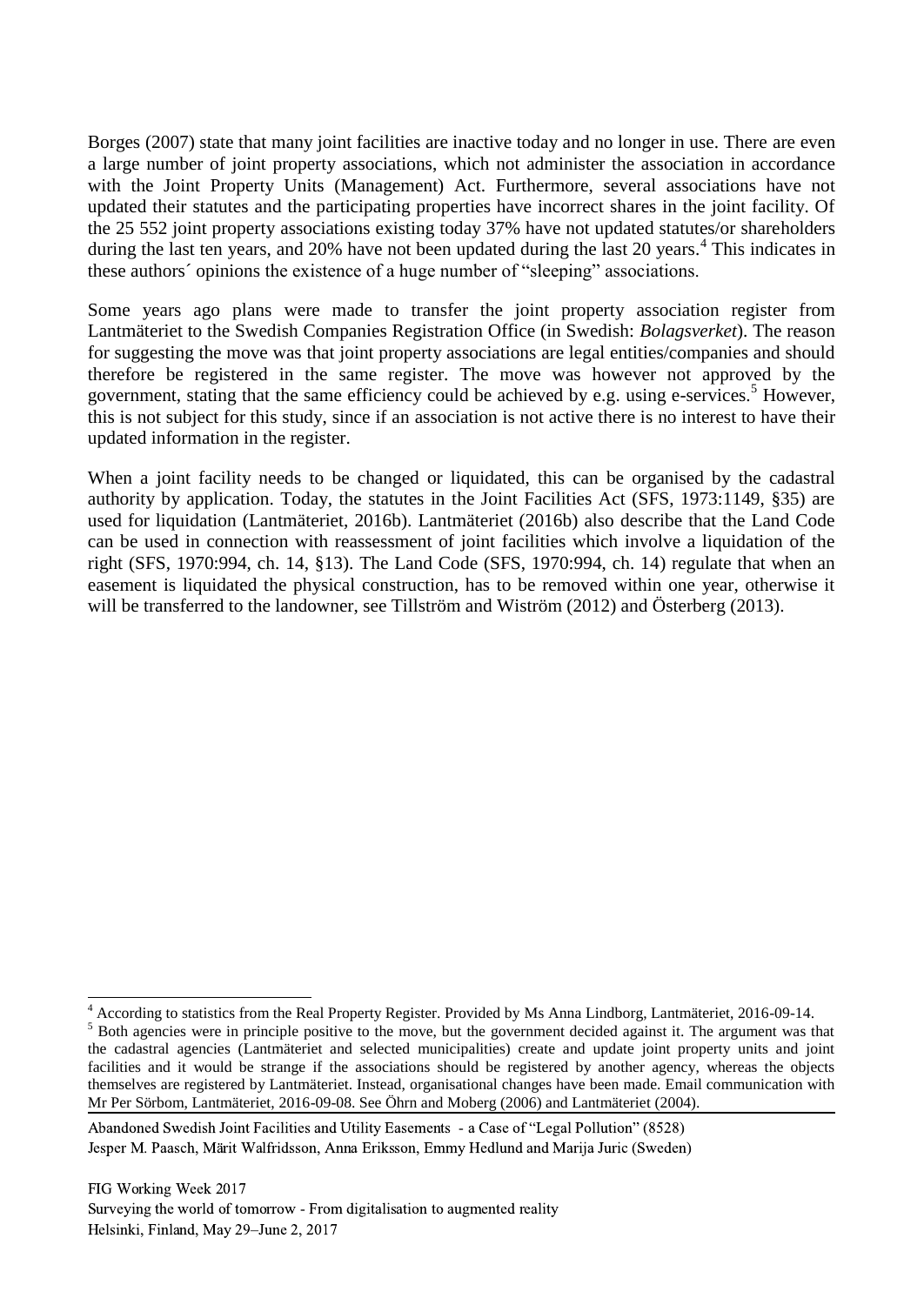

*Figure 2a. Joint facility for a sewage pipeline. Source: Lantmäteriet*



*Figure 2b. Part of joint facility for ga:13, bridges and associated buoys for boats. Based on Lantmäteriet (2014, appendix KA1)*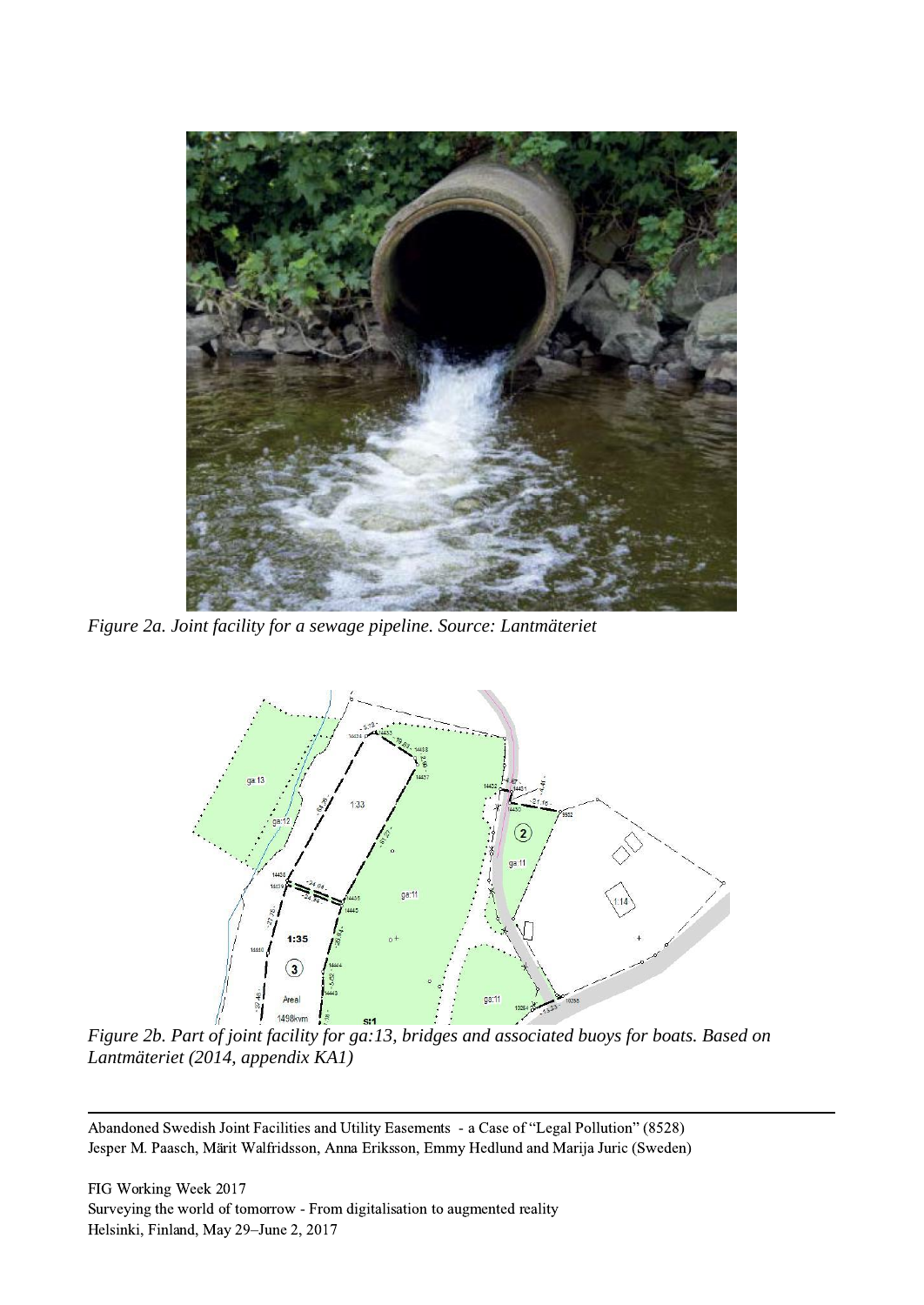## **3.3 Utility easement**

An utility easement is a right allowing a real property or other parties, such as power companies, to use a space on a servient real property for construction and maintenance of a facility used for the benefit of society (SFS, 1973:1144). Utility easements may be created for different types of utilities, e.g. cables for electronic communication, electric power, water pipelines and pipelines for heating purposes (SFS, 1973:1144). Even telecommunication masts can be subject for utility easements due to a change in the Utility Easements Act in 2004 (SFS, 2004:643). The right is usually regarded as a right attached to a person (i.e. a company), but can even be executed by a real property (Julstad, 2006, p. 471). Today utility easements also are created for companies and other non-public legal entities.

In 2015, 63 296 utility easements existed, which is 1 500 more than the year before (Lantmäteriet, 2016a). More utility easements have been created than deleted during the last decade. Table 2 illustrates the increased use of this legal construction.<sup>6</sup>

*Table 2. Utility easements 2006-2015. Based on (Lantmäteriet, 2016a; 2012)*

| Year |        | Total number Increase during year |
|------|--------|-----------------------------------|
| 2015 | 63 269 | 1579                              |
| 2014 | 61 690 | 1438                              |
| 2013 | 60 252 | 1378                              |
| 2012 | 58 874 | 1634                              |
| 2011 | 57 240 | 1 536                             |
| 2010 | 55 704 | 1757                              |
| 2009 | 53 947 | 2 159                             |
| 2008 | 51788  | 1920                              |
| 2007 | 49 868 | 1 947                             |
| 2006 | 47921  | 1602                              |
|      |        |                                   |

Utility easements are created by a cadastral authority as stated in the Utility Easements Act (SFS, 1973:1144), and are registered in the national Real Property Register stating which real property they encumber (SFS, 2000:308, §22). When a utility easements need to be changed or liquidated this can be organised by application to the cadastral authority. Today the statutes in the Utility Easements Act (SFS, 1973:1144 §33) are used for liquidation. Lantmäteriet (2016c) state that a comparison to the legislation in chapter 7 in the Real Property Formation Act (SFS, 1970:988)

-<sup>6</sup>It has not been possible to obtain statistics showing abandoned utility easements.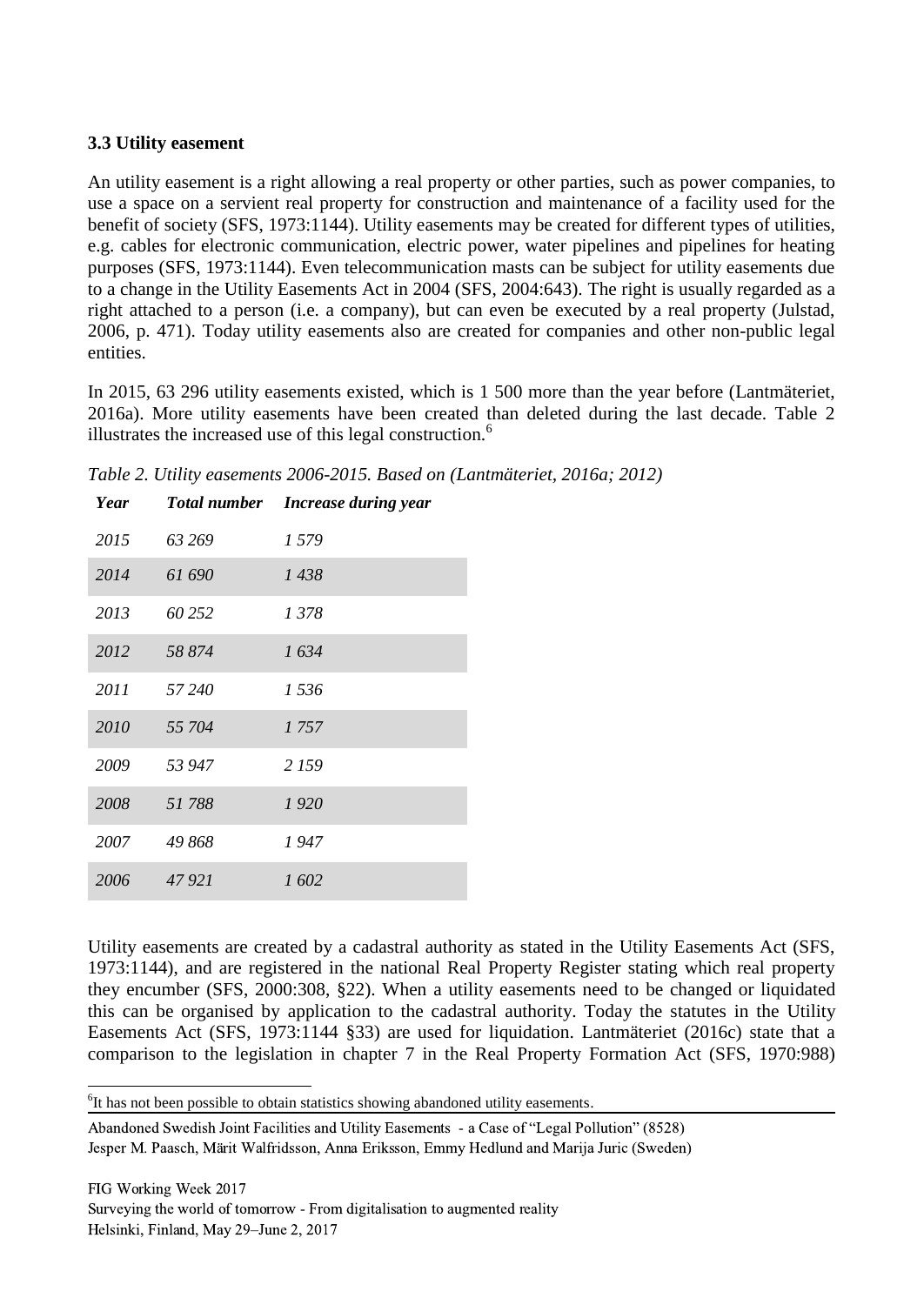which regulate abolishment of easements can be done. However, even if today's legislation can be used to regulate liquidation, it does not mention anything about responsibilities for the physical liquidation of the utilities.



*Figure 3a. Utility easement for power cables. Source: Lantmäteriet*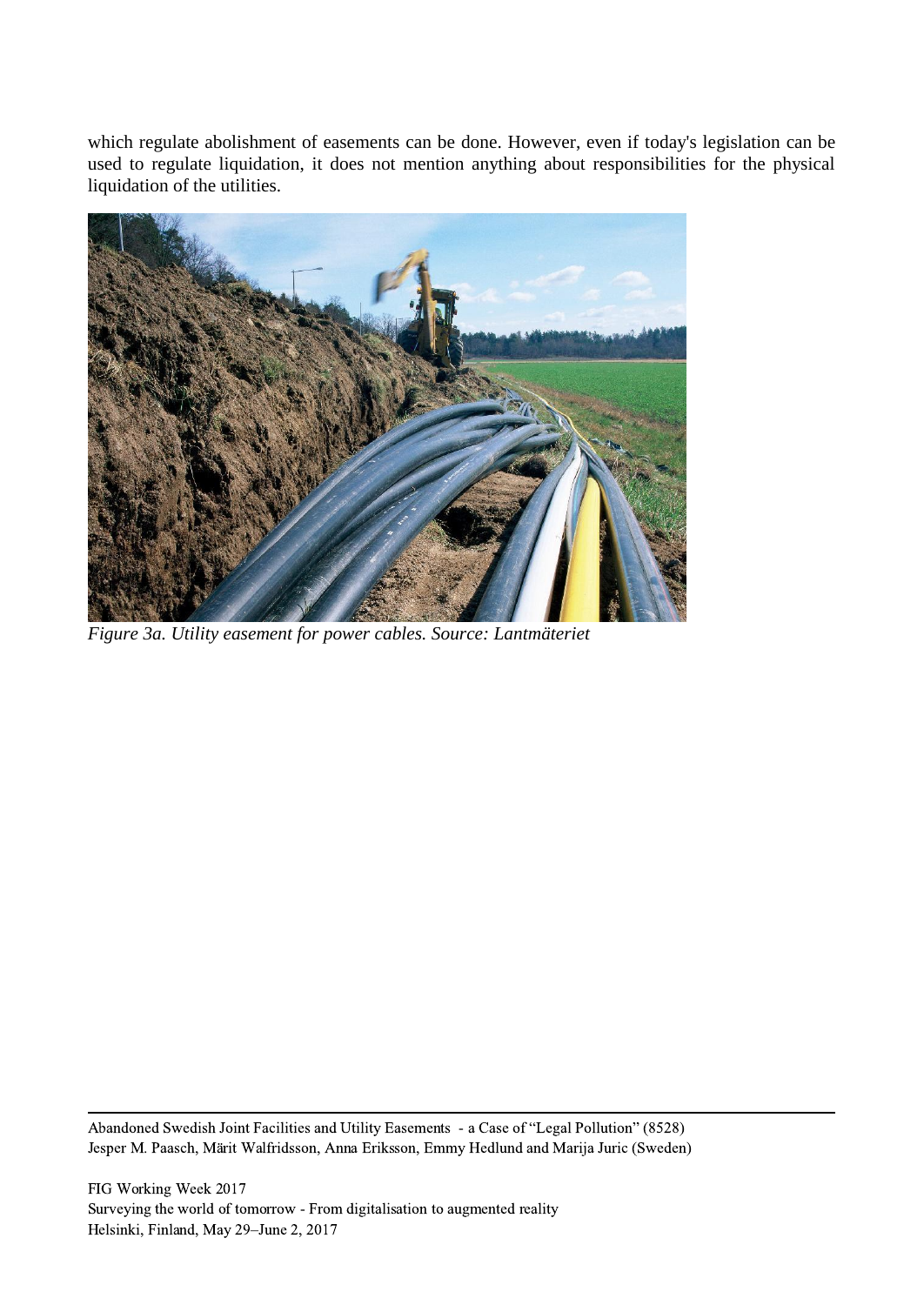

*Figure 3b. Part of utility easement for high-power cables. Based on Lantmäteriet (2016e, appendix KA6)*

## **4 INTERNATIONAL OUTLOOK**

The need to construct and maintain physical constructions on land belonging to others are also found in other countries, and legal rights to facilitate these exist.

Access can in many cases be solved by the use of easements giving the right holder's privileges to construct and maintain e.g. water pipelines and electric power cables. There may however also be specialised legislations. Examples are found in a multitude of national legislations. For space reasons only few examples are shown below. Furthermore, it has yet to be investigated whether some of them also may create "legal pollution" if not being taken care of if their physical installations for some reasons are abandoned. This is subject for future research.

The need to regulate the liquidation of rights and physical facilities no longer in use is not only of legal, academic interest. For example, Howell (2009) illustrated the problem in a newspaper article mentioning an American company claiming ownership for an abandoned pipeline, but the company did not assume responsibility for maintenance or removal, causing inconvenience for the landowner.

#### **4.1 Joint facilities**

The basic principles found in the Swedish joint facilities, i.e. being a legal construction for using and maintaining a (physical) installation on a real property, can be found in other countries, for example in the Netherlands and Germany.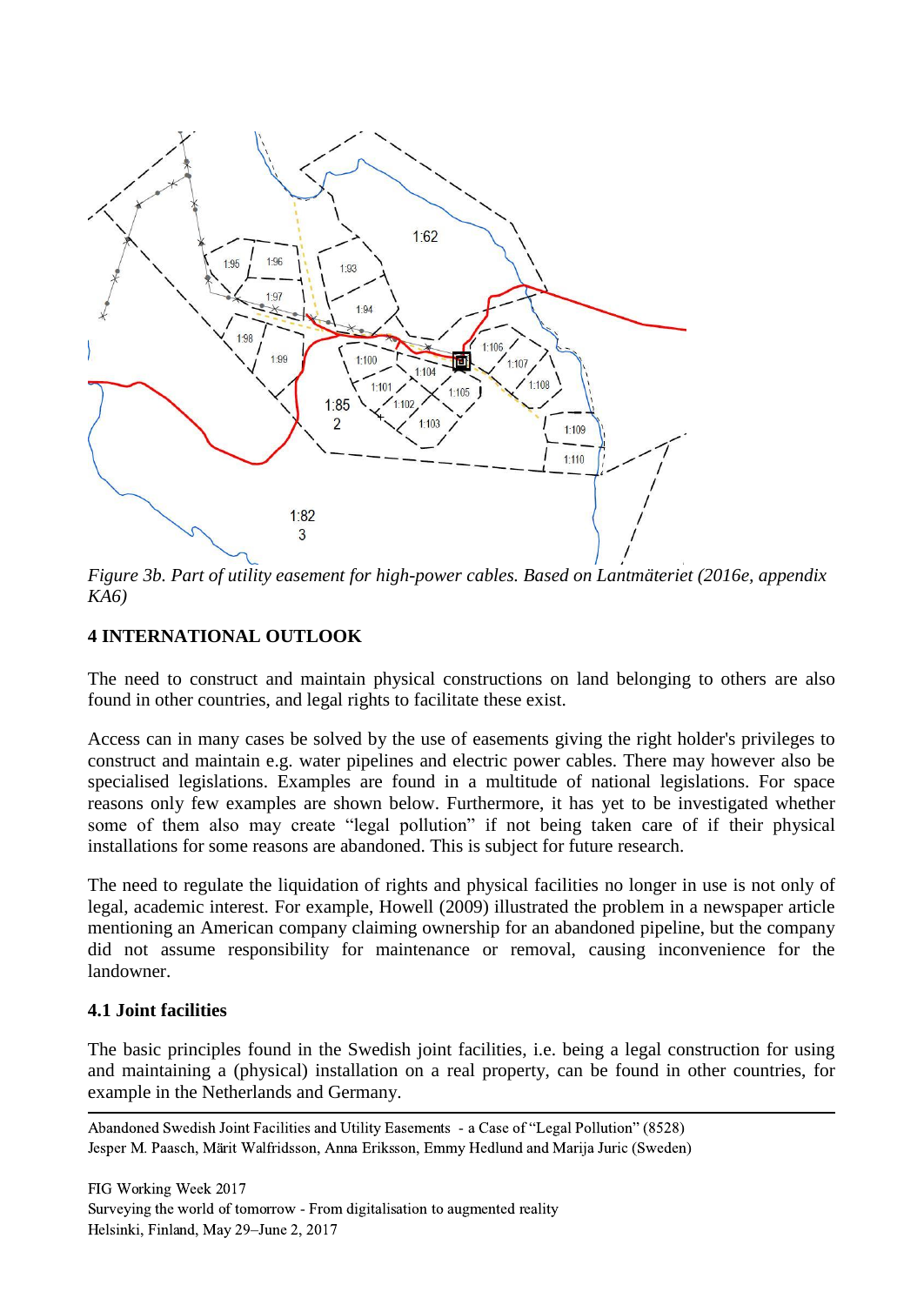The Dutch right of common ownership [*mandeligheid*] is a relation between two or more real properties in land and a parcel attached to the ownership of neighbouring properties (DCC, 1992, Book 5, articles 60-69; Ploeger, Velten and Zevenbergen, 2005, section 1.3.1. The purpose of the right is to facilitate common features beneficial to the properties involved e.g. a common way out or the use of a common wall. The right has earlier been used for only a few type of common features, but has since 1992 "been expanded to all other cases of co-ownership where the ownership is inseparable from the ownership of a (nearby) parcel, e.g. a parking lot or even a whole golf course" (Paasch, 2011). The share in the commonly owned property follows with the sale of the shareholder properties.

The German right of neighbouring real property [*Anliegerflurstück*] is the right for two or more real properties to use a part of neighbouring land legally attached to them. Typically consisting of a path, road, or ditch intended for common use by the shareholder properties (AVLBD, 2015).

## **4.2 Utility easement**

The Dutch building lease, superficies [*Opstal*] is a right allowing the right holder to acquire buildings, plantations and other constructions such as pipelines (DCC, 1992, Book 5, §101-105). The right to own a building may be granted as an independent right, but may even be granted together with the right to use land that is leased. The right is created when the lessee (called the *opstaller*) only has limited rights on the land itself to create and manage (underground) cables, pipelines, antennas or electrical installations.<sup>7</sup>

The Irish right of *wayleav*e (and other rights) to lay cables, pipes, wires or other conduits allow the creation of erection of certain constructions on a real property. The rights services the common good, but owned by utility bodies such as power companies. They are in principle considered easements, but are listed separately in the Irish legislation (LCLRA, 2009, part 2, section 11, and Explanatory Memorandum).

In Germany a cable right [*Leitungsrecht*] is a right to construct and maintain cables/pipelines for e.g. water, electricity, telecommunications, sewage, etc. on a property. The right can be granted to another property as an easement [*Grunddienstbarkeit*] (BGB, 1896, sections 1018-1029) which grants to right to a real property or as an personal easement [*Beschränkte persönliche Dienstbarkeit*] (BGB, 1896, section 1090-1093) allowing a person/company to construct and maintain cables/pipelines on the real property.

This study has not focused on the processes for creating or deleting these rights and "legal pollution" possible abandoned rights may constitute, which is subject for future research.

## **5 DISCUSSION**

-

Legislation does in these authors´ opinion put more focus on the creation of these rights and less on cancelling or altering them. The result of this inconsistency is a lack of efficiency in land administration, leading to uncertainties about who has the responsibility to remove an old

<sup>&</sup>lt;sup>7</sup> See Ploeger, van Velten, and Zevenbergen (2005, section 1.5) and Slangen and Wiggers (1998, pp. 361-362).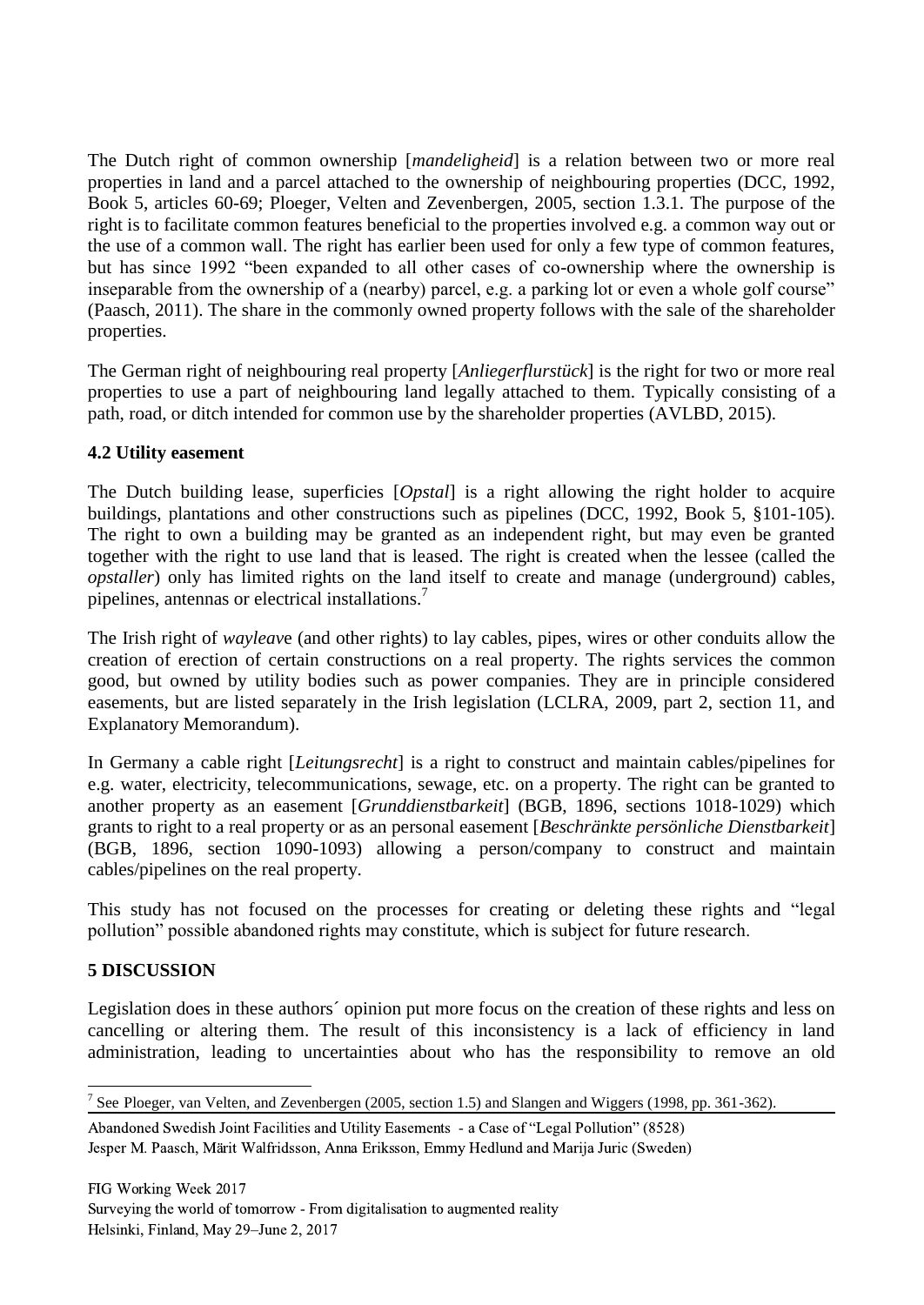installation and how will this happen if the owner of the construction is not interested any longer and it may not even be possible to contact them anymore. This can in some cases lead to economical costs for the landowner.

#### **5.1 Joint facilities**

Tillström and Wiström (2012) state that rules for the physical demolition of joint facilities and the costs associated to this activity is missing in the rules and guidelines for abolishing joint facilities. Tillstöm and Wiström (2012) also state that it is unclear in what type of situations the cadastral authority can demand the abolishment of a joint facility and the dissolution of a joint property association.

The liquidation of joint facilities has been done in different ways by employees at the cadastral authorities, which indicate a flaw in the current legislation (Eriksson and Hedlund, 2016). The most prominent reasons are the lack of practical rules for how to handle the physical installations in the cadastral procedure and what obligations the responsible cadastral surveyor has concerning the investigation and making decisions in the matter (Eriksson and Hedlund, 2016).

The statutes in the Land Code, ch. 14, §13, are used as basis for placing the responsibility for the removal of installations. The right holder must remove the installation within one year after the liquidation of the right; otherwise, it will be transferred to the landowner. This seem in these authors' opinion to build on the perception that a physical installation is of monetary value and can be seen as beneficial for the landowner receiving the installation. However, a worn down or unusable installation would instead generate a cost for the landowner. For example, a landowner may not be interested in using the part of a facility located on his/her land and the cost for removing it and restoring the land may exceed the potential income for selling the facility.

Eriksson and Hedlund (2016) note that the Swedish Land Code (SFS, 1970:994, ch. 14, §13) does not have statutes concerning the division of costs in connection with the liquidation of joint facilities. It is important that this is regulated. Furthermore, it is not convenient that physical installations can be passed on to the real property, since joint facilities contain more complex physical installations than easements normally do. It has in the preparatory work to the current legislation been suggested that compensation should be given to the landowners taking over ownership and responsibilities of a joint facility being of no economic value, but only constituting a financial cost and an encumbrance for the owner (Prop. 1970:20, p. 741). It may according to Eriksson and Hedlund (2016) be difficult for an individual landowner to receive compensation if the joint facility is divided amongst a large number of shareholders. If a landowner however want to take over ownership and responsibilities of an abandoned joint facility the statutes in the Land Code (SFS, 1970:994, ch. 14, §13) can be used.

The statistics shown in the previous section show that there is a problem concerning access to up-todate information in the national Joint Property Association Register since 37% of the information on associations is ten or more year's old information, which may make it difficult to locate the right holders. Tillström and Wiström (2012) mention that it can even be difficult to identify who is responsible for removing a (physical) joint facility when there is a long period of time between the end if its actual use and the time of removal.

Abandoned Swedish Joint Facilities and Utility Easements - a Case of "Legal Pollution" (8528) Jesper M. Paasch, Märit Walfridsson, Anna Eriksson, Emmy Hedlund and Marija Juric (Sweden)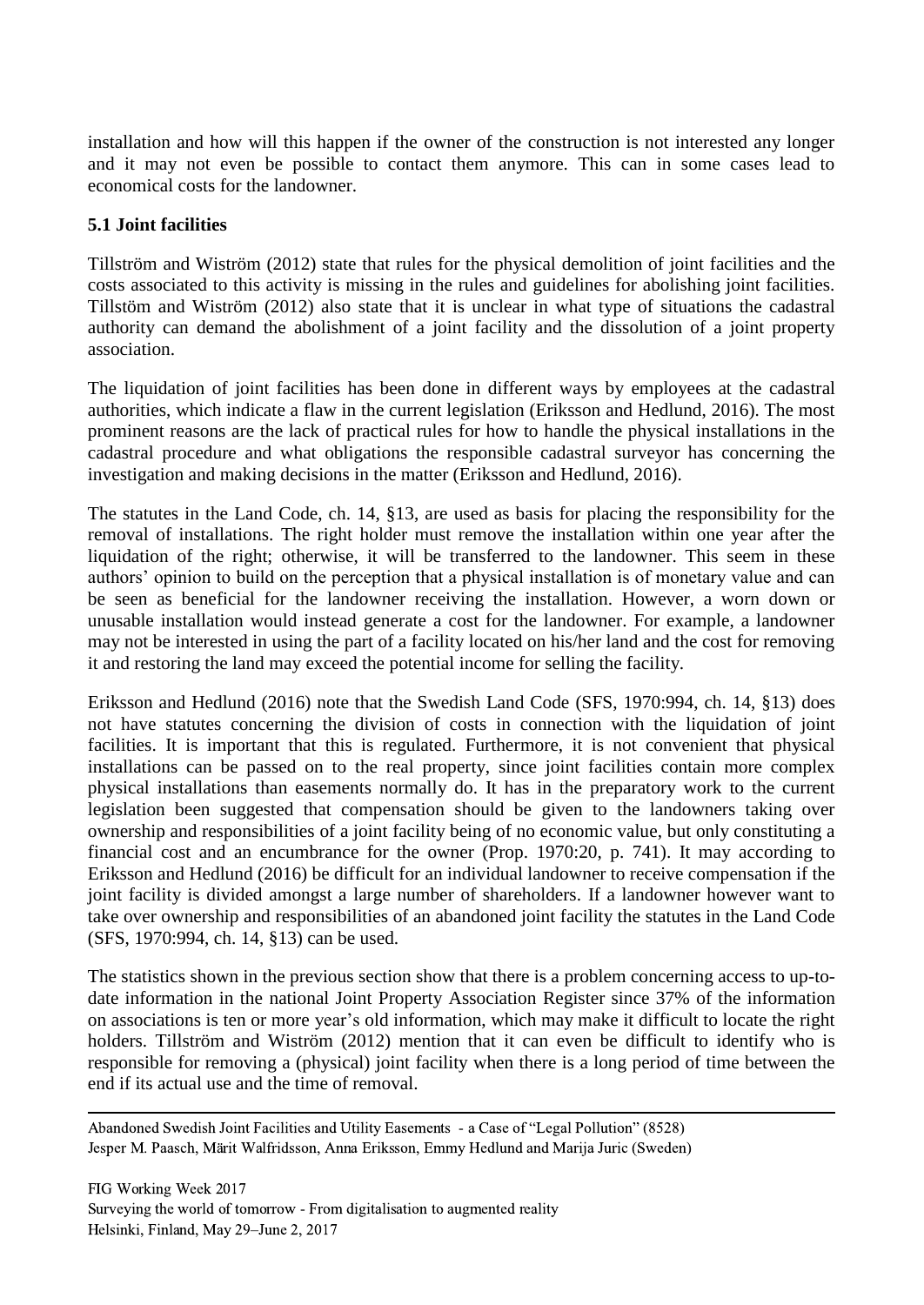#### **5.2 Utility easements**

When the present legislation for utility easements (SFS, 1973:1144) was created, the rights holders where mainly the state or municipalities. Today, however, execution of utility easements by private companies/stakeholders have increased and new facilities have been introduced, for example telecommunications masts owned by private mobile phone operators, who can obtain the right to create and operate facilities on land. This may create problems when the physical installation has to be removed and the private company have been dissolved long ago or cannot be identified. This is not only the case for dissolved companies, but even for deceased individuals who executed a right. It may even be difficult to get right holders to take responsibility, due to bankruptcy or they are difficult to locate. It is in these authors´ opinions a need for more effective legal instruments to protect the landowner from economical damage. If the right holder no longer can be located due to e.g. inaccuracy in the real property register not being updated (which is a problem today) $8$  or, bankruptcy and dissolution of the company, and there are no means making the party economically responsible for removing it. Otherwise, the bill may end with the landowner.

There are problems with inconsistencies and updating routines of actual right holders of the utility easement in the Real Property Register. There has over the years been a number of company fusions, transfer of rights and change of names of the right holders, which had resulted in outdated information in the register. There are currently ongoing initiatives to secure a better updating frequency in cooperation with some of the larger right holders.<sup>9</sup>

Lantmäteriet has listed several reasons for modernizing legal statutes concerning the dissolution of utility easements for unnecessary pipelines, e.g. protection of animal and plant life, securing overall healthy environment for the next generations and to prevent environmental damages (Lantmäteriet, 2011). It is furthermore concluded that pipelines no longer in use often remain in the ground or water after use due to lack of incentives to remove them and restore the area. It is also mentioned that abandoned pipelines from both general and individual economic perspectives cause huge financial losses since they make efficient land use difficult and are a hinder in the planning process. The presence of a utility easement makes the right holder one of the parties involved in the cadastral and planning process. The registration of the right in the Real Property Register (land register and cadastral index map) is seen as a negative entity encumbering the property (Lantmäteriet, 2011).

## **6 CONCLUSION**

This study has shown that existing legislations to liquidate joint facilities and utility easements are not transparent; giving raise to different legal solutions for liquidation and the question how to deal with the physical constructions under, in or above the ground is not transparent and effective today. The authors´ therefore recommend legal inventions in e.g. the Joint Facilities Act (SFS, 1973:1149), the Utility Easements Act (SFS, 1973:1144) and the Land Code (SFS 1970:994) concerning the liquidation of joint facilities and utility easements. For example, the possibility for a joint facility shareholder to leave a joint property unit must be evaluated in regard to the possible coming

<sup>-</sup>8 Personal communication with Mr Anders Larsen, Lantmäteriet, 2016-08-14.

<sup>9</sup> Email communication with Mr Olof Unger, Lantmäteriet, 2016-08-29.

Abandoned Swedish Joint Facilities and Utility Easements - a Case of "Legal Pollution" (8528) Jesper M. Paasch, Märit Walfridsson, Anna Eriksson, Emmy Hedlund and Marija Juric (Sweden)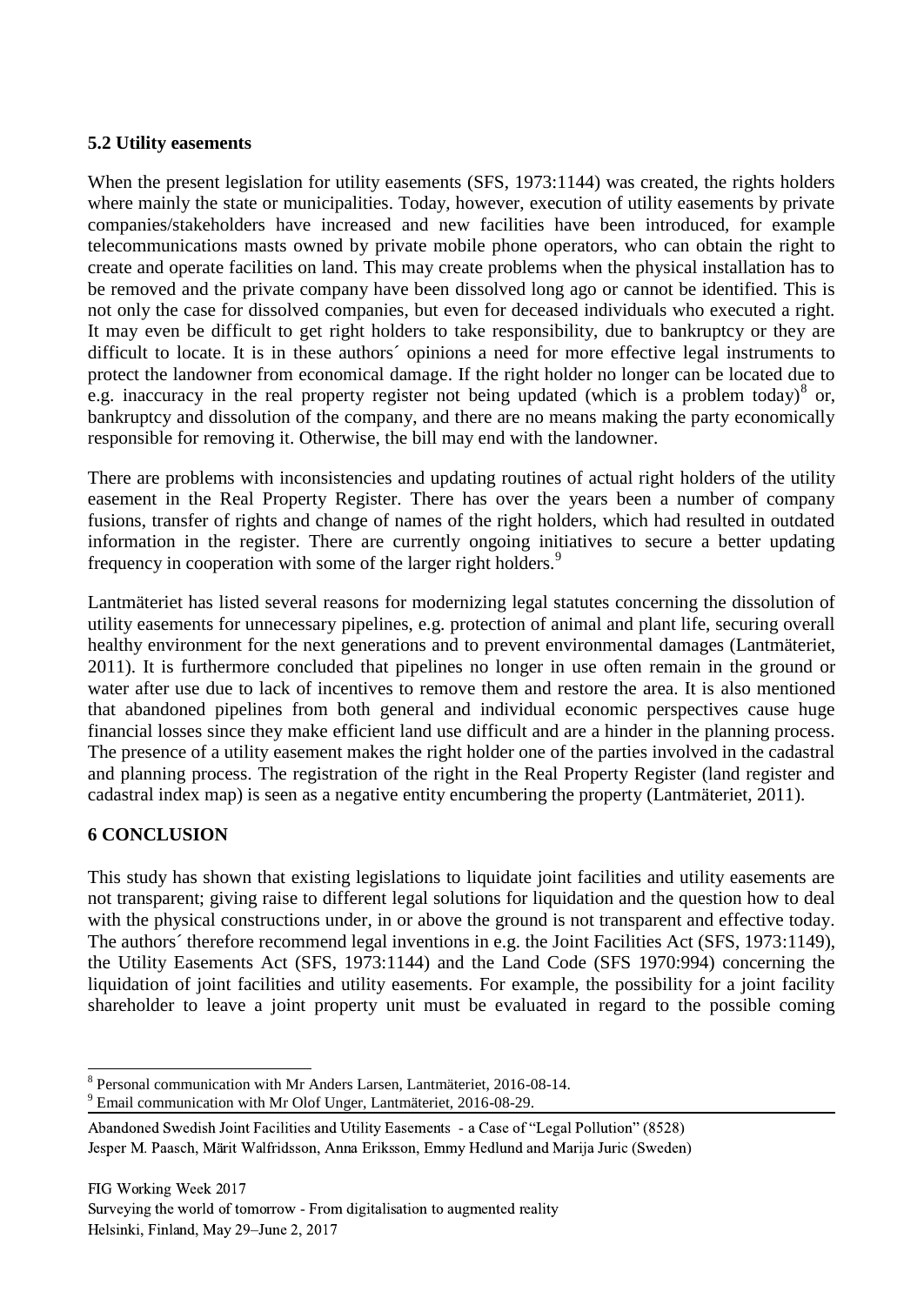liquidation of the joint facility, to avoid an "easy way out" for a stakeholder and leaving the remaining shareholders with the coming costs.

Legislation can however be a time consuming process and it is therefore important to create transparent processes and other descriptions allowing the cadastral authorities to cadastral changes. Fast and transparent processes are needed for individual administrators and right holders in need of fast and effective liquidation of joint facilities and utility easements.

The study has identified that there are insufficient procedures regulating the demolition of the physical installations, which may result in that physical installations remain on the property when the legal rights has been liquidated and/or that the right is left as it is due to liquidation costs. It is recommended that liquidation should be dealt with more extensively in the guidelines already available, e.g. Lantmäteriet (2016b; 2016c) to ensure a uniform cadastral formation process, and in non-expert brochures, which can be used in consultations and communications with existing and future right holders.

It may cause inconveniences for the landowner due to own costs for removing the physical installation(s) or becoming responsible the right holders removal of the installation, or by being subject for increased costs which may arise in future cadastral procedures if the right still encumbers the property. The existence of installations no longer in use can also be a risk for human health and security and the environment. The conclusion is that there is a need for better instructions and processes for removing the legal right and as well as for the removal of the physical installation(s) and how the right holder and owner of the installation is made to fulfil his/her obligations. The authors´ think the problem will increase in the future due to continuous technical development and concern for the environment.

#### **6.1 Future research**

This study has focused on Swedish cadastral legislation and cadastral processes for creating and deleting joint facilities and utility easements. However, the identified problems may also be present in other countries, as shown in Howell (2009). The authors are planning to expand the research to encompass non-Swedish cadastral legislation to investigate whether "legal pollution" through abandoned rights is an isolated Swedish phenomenon or also exist in other countries, being the result of non-optimal cadastral processes.

## **ACKNOWLEDGEMENTS**

The authors´ would like to express their gratitude to Ms Anna Lindborg, Mr Anders Larsen, Mr Per Sörbom and Mr Olof Unger, at Lantmäteriet, for providing statistics, references and other valuable input to this study.

Abandoned Swedish Joint Facilities and Utility Easements - a Case of "Legal Pollution" (8528) Jesper M. Paasch, Märit Walfridsson, Anna Eriksson, Emmy Hedlund and Marija Juric (Sweden)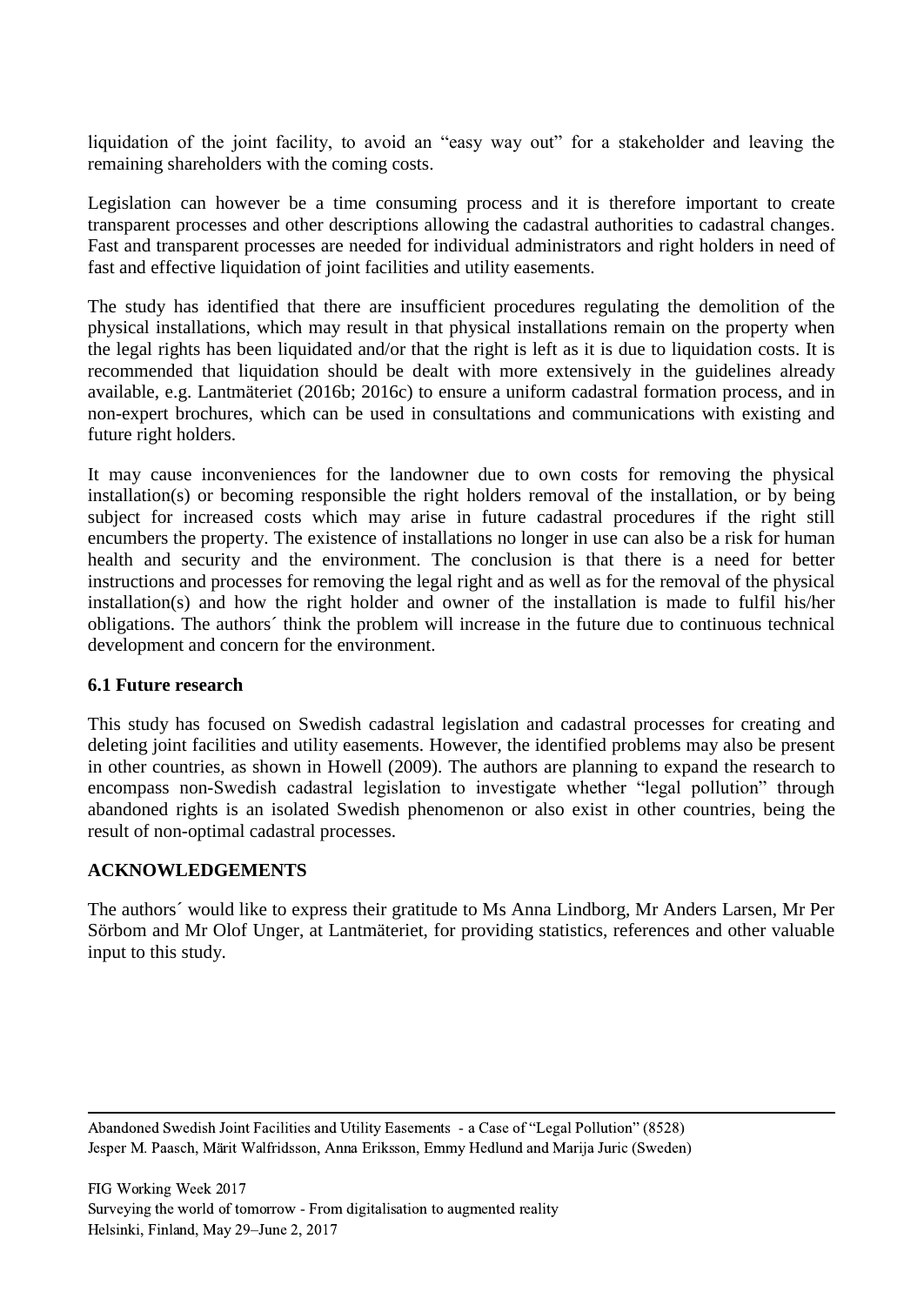## **REFERENCES**

Non-English references are in Swedish, unless otherwise noted.

AVLBD (2015). *ALKIS-Objektarten katalog DLKM*. (In German). Arbeitsgemeinschaft der Vermessungsverwaltungen der Länder der Bundesrepublik Deutschland (AdV). Version 7.0.2. 10 May 2015. http://www.adv-online.de/aaa-Modell/binarywriterservlet?imgUid=3c860f61-34ab-4a41-52cfb581072e13d6&uBasVariant=11111111-1111-1111-1111-111111111111

BGB (1896). *Bürgerliches Gesetzbuch (BGB)*. (In German). German National Code. August 18 1886. With later amendments.

Borges, K., E. (2007). Joint properties with need of change- without incentives? The Swedish case. In *Proceedings of GéoCongreés*. Québec: Canada, 2-5 October 2007.

DCC (1992). Nieuw Nederlands Burgerlijk Wetboek Het Vermogensrecht [Dutch Civil Code]. 1992. In Dutch.

Ekbäck, P. (2011). Fastighetssamverkan för utförande, drift och förvaltning av gemensamma anläggningar. Stockholm: Royal Institute of Technology (KTH), Sweden.

Ekbäck, P. and Karlbro, T. (2009). The Coase Theorem and Public Decision-making: Exemplified With the Swedish Joint Facilities Act. In I. E. Hepperle and H. Lenk (Red.). *Land Development Strategies: Patterns, Risk and Responsibilities* (p. 85-94). Zurich: Hochschulverlag, ETH Zurich.

Eriksson, A. and Hedlund, E. (2016). *Avveckling av gemensamhetsanläggning: Hur nuvarande lagstiftning har tillämpats och förslag till förbättringar.* B.Sc. thesis. Gävle: Högskolan i Gävle [University of Gävle], Sweden.

Howell, D. (2009). Who Owns Abandoned Pipelines? *Pipeline and Gas Journal.* October 2009, Vol. 236, No. 10. [https://pgjonline.com/2009/06/10/who-owns -abandoned-pipelines/](https://pgjonline.com/2009/06/10/who-owns-abandoned-pipelines/) Accessed 3 January 2017.

Julstad, B. (2006). Sverige. In *Dannelse og transaktioner vedrørende fast ejendom i de nordiske lande* (in Danish), pp. 445-554. Copenhagen: Kort & Matrikelstyrelsen [National Land Survey and Cadastre].

Juric, M. (2016). *Upphävande av ledningsrätt i vattenområde: Hur hanteras eventuell miljöskada inom Stockholms län.* B.Sc. thesis. Gävle:Högskolan i Gävle [University of Gävle], Sweden.

Lantmäteriet (n.y.). *Cadastral procedures in Sweden.* Gävle: Lantmäteriet. <http://www.lantmateriet.se/sv/Fastigheter/Andra-fastighet/sa-har-gor-vi-en-lantmateriforrattning/>

Abandoned Swedish Joint Facilities and Utility Easements - a Case of "Legal Pollution" (8528) Jesper M. Paasch, Märit Walfridsson, Anna Eriksson, Emmy Hedlund and Marija Juric (Sweden)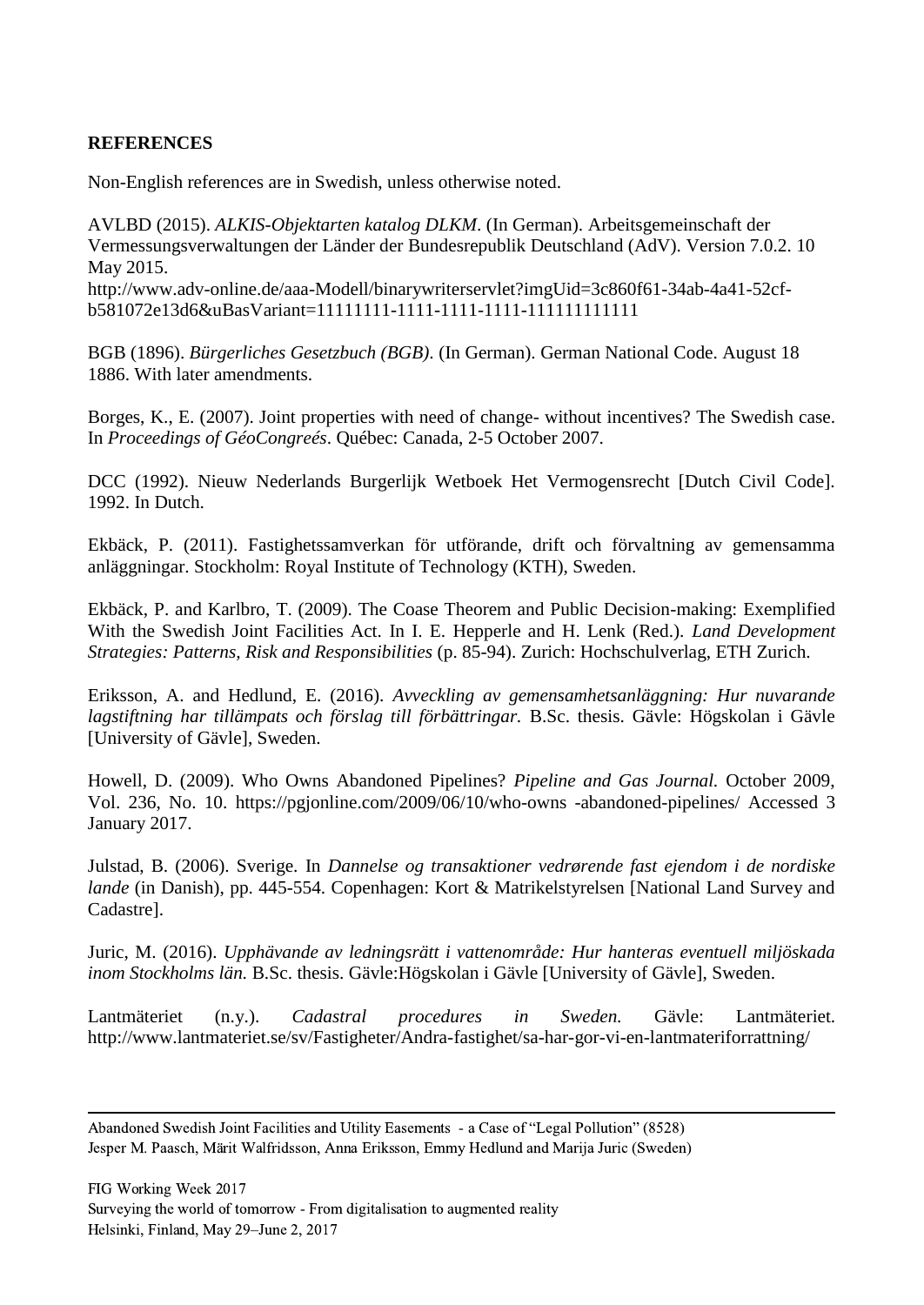Lantmäteriet (2004). *Förslag till ett framtida samfällighetsföreningsregister.* Report no. 201- 2004/2539. Gävle: Lantmäteriet.

Lantmäteriet (2011). *Upphävande av obehövlig ledningsrätt*. Report. Id. no. LMV 2011:4. Gävle: Lantmäteriet.

Lantmäteriet (2012). Lantmäteriet (2012). *Fastighetsregistret helårsstatistik år 2011.* LMV-rapport. 2016:1. Gävle: Lantmäteriet. https://www.lantmateriet.se/globalassets/fastigheter/fastighetsinformation/frallm\_delen/statistik/2011/fr-helarsstatistik\_2012\_1.pdf

Lantmäteriet (2014). *Property formation document file. File no. 0140-14/31.* Stockholm: Lantmäteriet.

Lantmäteriet (2016a). *Fastighetsregistret helårsstatistik år 2015.* LMV-rapport. 2016:1. Gävle: Lantmäteriet. [https://www.lantmateriet.se/globalassets/fastigheter/fastighetsinformation/fr](https://www.lantmateriet.se/globalassets/fastigheter/fastighetsinformation/fr-allm_delen/statistik/2015/fr_arsstatistik_2015.pdf)[allm\\_delen/statistik/2015/fr\\_arsstatistik\\_2015.pdf](https://www.lantmateriet.se/globalassets/fastigheter/fastighetsinformation/fr-allm_delen/statistik/2015/fr_arsstatistik_2015.pdf)

Lantmäteriet (2016b). *Handbok AL: Anläggningslagen,* version 2016-04-01. Gävle: Lantmäteriet. [http://www.lantmateriet.se/globalassets/om-lantmateriet/rattsinformation/handbocker/handbok](http://www.lantmateriet.se/globalassets/om-lantmateriet/rattsinformation/handbocker/handbok-al.pdf)[al.pdf](http://www.lantmateriet.se/globalassets/om-lantmateriet/rattsinformation/handbocker/handbok-al.pdf) Retrieved 2016-09-28.

Lantmäteriet (2016c). *Handbok LL: Ledningsrättslagen.* Gävle: Lantmäteriet. [http://www.lantmateriet.se/globalassets/om-lantmateriet/rattsinformation/handbocker/handbok](http://www.lantmateriet.se/globalassets/om-lantmateriet/rattsinformation/handbocker/handbok-ll.pdf)[ll.pdf](http://www.lantmateriet.se/globalassets/om-lantmateriet/rattsinformation/handbocker/handbok-ll.pdf) Retrieved 2016-09-28.

Lantmäteriet (2016d). *Handbok Fastighetsregistrering*, version 2016-01-25. Gävle: Lantmäteriet.

Lantmäteriet (2016e). *Property formation document file. File no. 0120-09/16.* Stockholm: Lantmäteriet.

Lantmäteriet (2016f). *Handbok FBL: Fastighetsbildningslagen och Lagen om införande av FBL (FBLP)*, version 2016-07-01. Gävle: Lantmäteriet.

LCLRA (2009). Land and Conveyancing Law Reform Act, including an Explanatory Memorandum. 2009. Dublin, Ireland.

Meinzen-Dick, R. and Mwangi, E. (2008). Cutting the web of interests: Pitfalls of formalizing property rights. In *Land Use Policy*. 2008, vol. 26, pp. 36–43. Amsterdam: Elsevier Ltd.

Paasch, J.M. (2011). *Classification of real property rights. A comparative study of real property rights in Germany, Ireland, the Netherlands and Sweden.* Report n. TRITA-FOB 2011:1. Stockholm: KTH Royal Institute of Technology.

Abandoned Swedish Joint Facilities and Utility Easements - a Case of "Legal Pollution" (8528) Jesper M. Paasch, Märit Walfridsson, Anna Eriksson, Emmy Hedlund and Marija Juric (Sweden)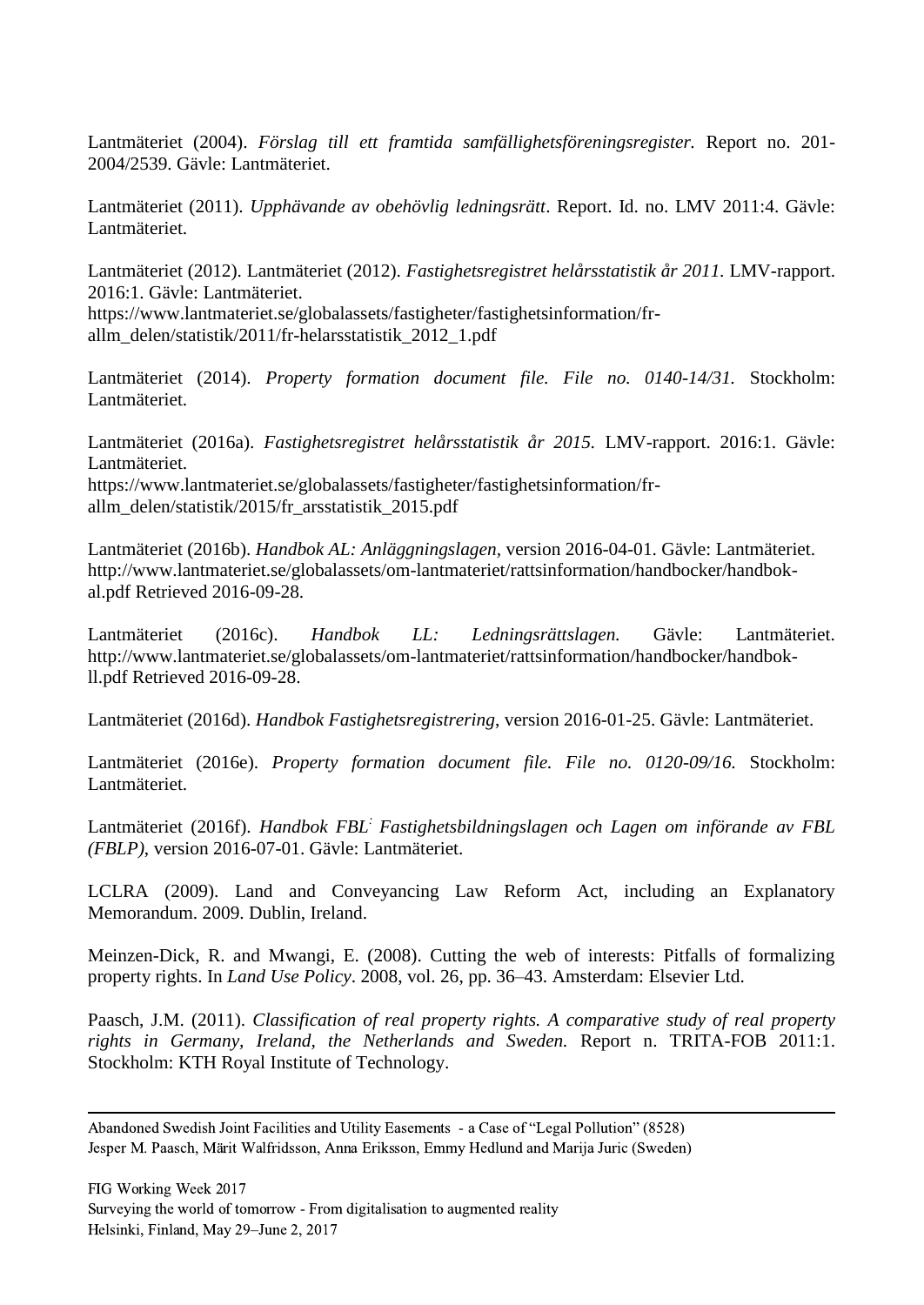Ploeger, H., van Velten, A. and Zevenbergen, J. (2005). *Real property Law and Procedure in the European Union. Report from the Netherlands.* 2005. Florence: European University Institute. Internet document.

http://www.eui.eu/Documents/DepartmentsCentres/Law/ResearchTeaching/ResearchThemes/Europ eanPrivateLaw/RealPropertyProject/TheNetherlands.PDF Accessed 2016-12-17.

Prop. (1970:20). *Förslag till jordabalk.* Proposition [Governmental bill] 1970:20.

Prop. (1996/97:92). *Enskilda vägar.* Proposition [Governmental bill]1996/97:92.

Prop. (2014/15:71). *Förenklingar i anläggningslagen.* Proposition [Governmental bill] 2014/15:71.

SFS (1966:700). *Lagen om vissa gemensamhetsanläggningar* [Certain Joint Facilities Act], SFS 1966:700. With later amendments.

SFS (1970:988). *Fastighetsbildningslag* [Real Property Formation Act], SFS 1970:988. With later amendments.

SFS (1970:994). *Jordabalken* [Land Code], SFS 1970:994**.** With later amendments.

SFS (1973:1144). *Ledningsrättslag* [Utility Easements Act], SFS 1973:1144**.** With later amendments.

SFS (1973:1149). *Anläggningslag* [Joint Facilities Act], SFS 1973:1149. With later amendments.

SFS (1973:1150). *Lag om förvaltning av samfälligheter* [Joint Property Units (Management) Act], SFS 1973:1150. With later amendments.

SFS (2000:308). *Förordning om fastighetsregister* [Real Property Register Ordinance], SFS 2000:308. With later amendments.

SFS (2004:643). *Lag om ändring i Ledningsrättslagen* [Act on Changes in the Utility Easements Act], SFS 2004:643.

SFS (2013:488). *Lag om förnyelse av vissa inskrivningar i fastighetsregistret* [Renewal Act], SFS 2013:488. With later amendments.

Slangen, C. and Wiggers, E. (1998). The Netherlands. In Hurndall, A. (ed.) *Property in Europe: Law and Practice*. 1998, pp. 357-393. London: Butterworths.

SOU (2007:29). *Delbetänkande av Utredningen om expropriationsersättning*. Statens Offentliga Utredningar, SOU:29. Stockholm: The Swedish Government.

Tillström, I. and Wiström, P. (2012) *Ändringar i anläggningslagen m.m.* Unpublished report. Id. no. 401-2014/2128. Gävle: Lantmäteriet.

Abandoned Swedish Joint Facilities and Utility Easements - a Case of "Legal Pollution" (8528) Jesper M. Paasch, Märit Walfridsson, Anna Eriksson, Emmy Hedlund and Marija Juric (Sweden)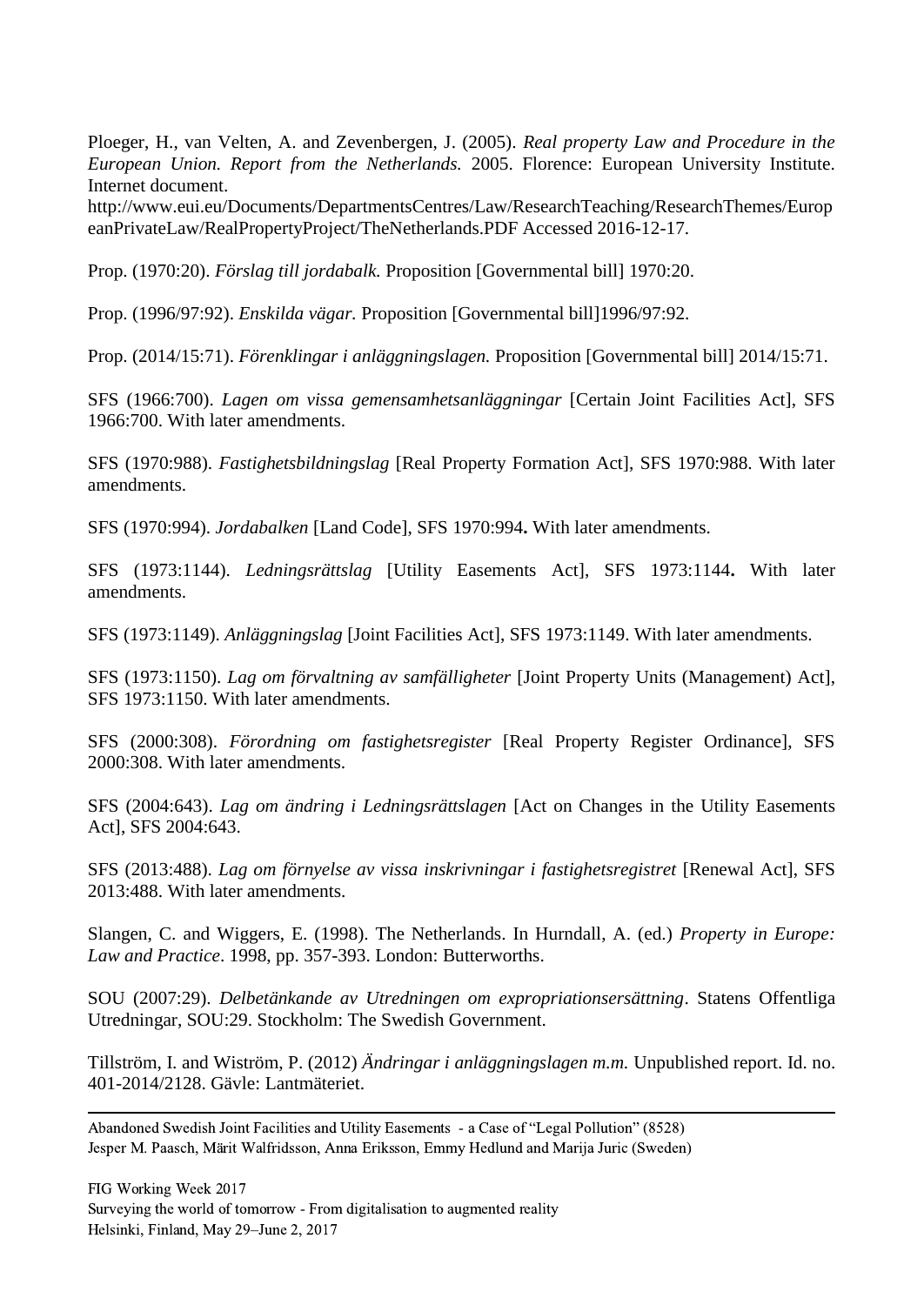Öhrn, T. and Moberg, A. (2006). *Samfällighetsföreningsregistret - SFR*. LMV-report 2006:6 – ISSN 280-5731. Gävle: Lantmäteriet.

Österberg, T. (2013). *Samfälligheter: Handbok för samfällighetsföreningar.* Stockholm: Nordstedts Juridik.

## **BIOGRAPHICAL NOTES**

Jesper M. Paasch is a senior lecturer/associate professor in Land Management at the University of Gävle, Sweden, and coordinator of research in geographic information at Lantmäteriet, the Swedish mapping, cadastral and land registration authority. He holds a PhD degree in Real Estate Planning from KTH Royal Institute of Technology, Stockholm, Sweden; a MSc degree in Surveying, planning and land management, and a Master of Technology Management degree in Geoinformatics, both from Aalborg University, Denmark. He has been working with land management, cadastre and geographic information at Lantmäteriet and Swedesurvey, the overseas agency of Lantmäteriet, for several years. He is a delegate to FIG, Commission 3 and member of the FIG Joint Commission 3 and 7 Working Group on '3D Cadastres'.

Märit Walfridsson works as Director of Studies for the Land Management/Land Surveying study programme, the University of Gävle, Sweden. She holds a M.Sc. degree in Land Administration KTH Royal Institute of Technology, Stockholm, Sweden She has long experience in the Land management / land surveying area, the last nearly twenty years as head in Lantmäteriet, the Swedish National Mapping, Cadastral, Land Registration Authority as well as at Swedesurvey, the overseas agency of Lantmäteriet. In Lantmäteriet she was head of the support to all surveyors at cadastral authorities throughout Sweden.

Anna Eriksson is a cadastral surveyor at Lantmäteriet, the Swedish mapping, cadastral and land registration authority. She holds a BSc degree in land management and surveying from University of Gävle, Sweden. In the last term at the land management and surveying programme, she wrote a B. Sc. thesis concerning the pertinent legislation and the application of the legislation regarding liquidations of joint facilities and how it can be improved.

Emmy Hedlund is a cadastral surveyor at Lantmäteriet, the Swedish mapping, cadastral and land registration authority. She holds a BSc degree in land management and surveying from University of Gävle, Sweden. During the last term at the land management and surveying programme, she wrote a B.Sc. thesis concerning the pertinent legislation and the application of the legislation regarding liquidations of joint facilities, and how it can be improved.

Marija Juric is a cadastral surveyor at Lantmäteriet, the Swedish mapping, cadastral and land registration authority since 2007. She holds a BSc degree in land management and surveying from the University of Gävle, Sweden. She is a delegate to FIG Commission 7 since 2012.

Abandoned Swedish Joint Facilities and Utility Easements - a Case of "Legal Pollution" (8528) Jesper M. Paasch, Märit Walfridsson, Anna Eriksson, Emmy Hedlund and Marija Juric (Sweden)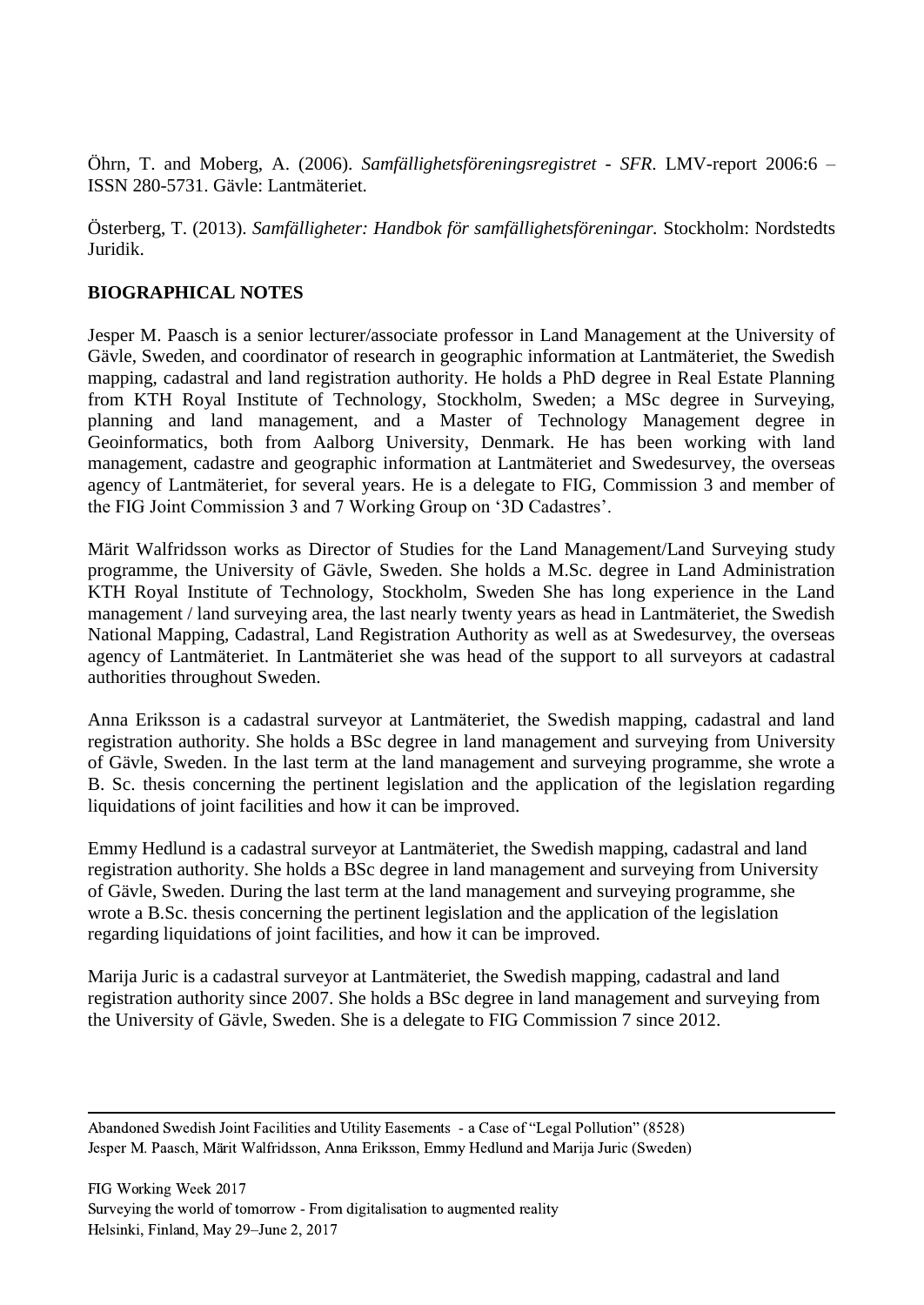#### **CONTACTS**

Dr Jesper M. Paasch University of Gävle Faculty of Engineering and Sustainable Development Department of Industrial Development, IT and Land Management 801 76 Gävle SWEDEN Tel. +46 (0)72 [0154701](tel:072-0154701) Email: jesper.paasch@hig.se Web site: [www.hig.se/jesperpaasch](http://www.hig.se/jesperpaasch)

Märit Walfridsson University of Gävle Faculty of Engineering and Sustainable Development Department of Industrial Development, IT and Land Management 801 76 Gävle **SWEDEN** Tel. +46 (0)26 64 85 40 Email: marit.walfridsson@hig.se Web site: [www.hig.se](http://www.hig.se/)

Anna Eriksson Lantmäteriet, the Swedish mapping, cadastral and land registration authority Lantmäteriet, fastighetsbildning 801 82 Gävle SWEDEN Tel. +46 (0)243 67415 Fax. +46 (0)243 67413 Email: [anna.m.eriksson@lm.se](mailto:anna.m.eriksson@lm.se) Web site: [www.lantmateriet.se](http://www.lantmäteriet.se/)

Emmy Hedlund Lantmäteriet, the Swedish mapping, cadastral and land registration authority Lantmäteriet, fastighetsbildning 801 82 Gävle SWEDEN Tel. +46 (0)26 63 37 83 Email: emmy.hedlund@lm.se Web site: [www.lantmateriet.se](http://www.lantmäteriet.se/)

Marija Juric Lantmäteriet, the Swedish mapping, cadastral and land registration authority Lantmäteriet, fastighetsbildning 801 82 Gävle **SWEDEN**